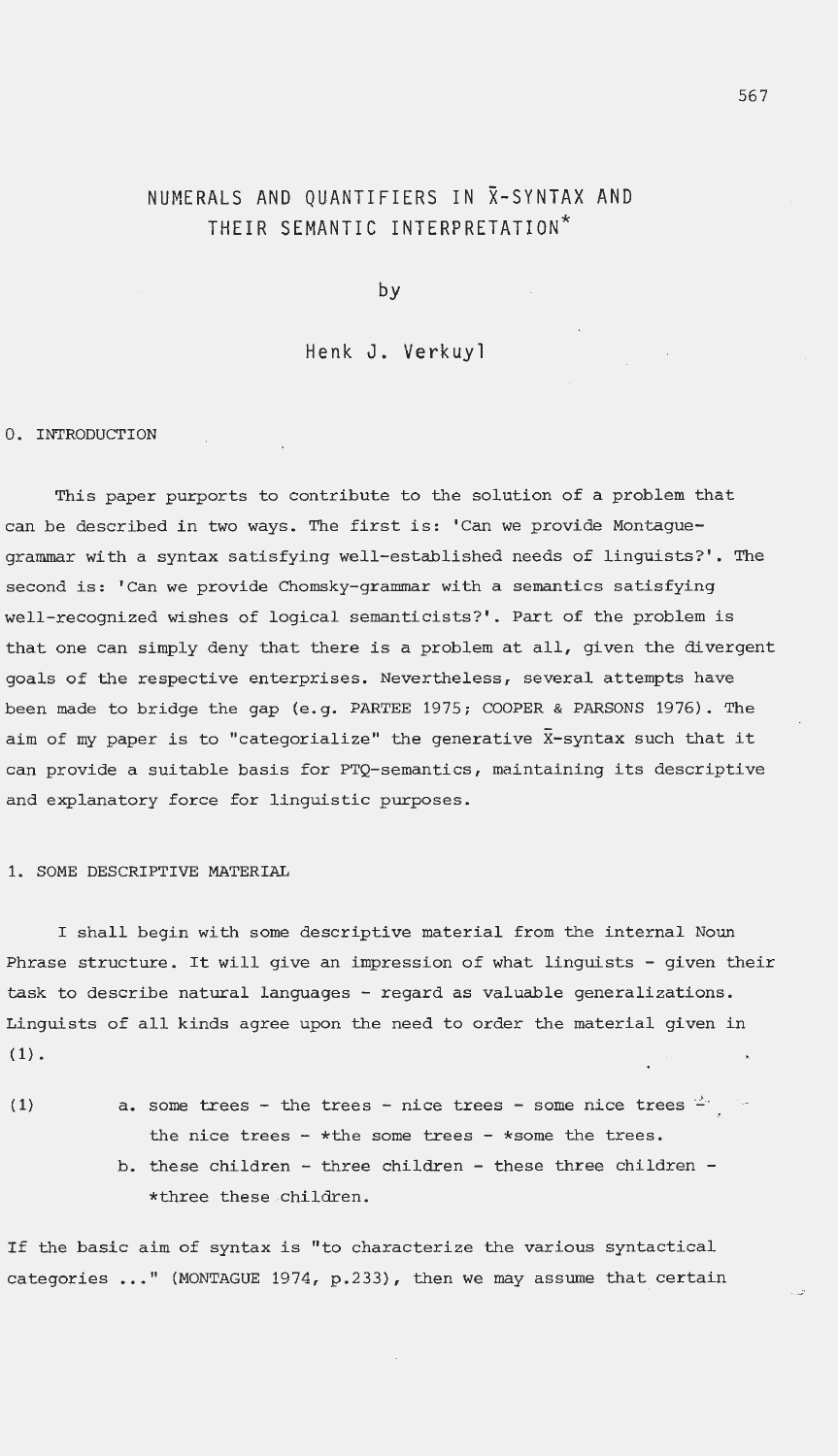syntactic principles can hold irrespective of the appropriate semantics carried by syntactic structure . To bend one's thoughts directly toward the point in question: linguists consider the notion ' contrastive distribution' as a purely syntactic notion; two members of the same syntactic category never occur in the same syntactic position simultaneously, unless one has to do either with co-ordination or subordination of some kind. That is, in a sentence such as *This girl his sister is ill* we force the second NP into an appositional position. $^{\rm 1}$ 

A second trait of linguists is their interest in the behaviour of NP's in sentences such as (2) .

(2) a. There is a child in the house . b. \*There is the child in the house.

Certain principles, though very complicated and not very well understood, block the presence of definite NP's in (2b) given the existential nature of *there* (cf. GUERON 1976; CHOMSKY 1977; MILSARK 1977).

There is a third descriptive area that I shall touch upon before going into the syntactic tools under analysis. Linguists are interested in the internal structure of NP's such as (3),

(3) My numerous second three nice little red wooden boxes

discussed in ROOSE (1956), DE GROOT (1949), VENDLER (1968) , and CLARK & CLARK (1977), among others. The question is whether NP's do or do not have fixed positions for the elements preceding *boxes* in (3).

The descriptive material given here, is taken from English and Dutch ((3) is in fact a translation from a Dutch example) . Both languages show a close correspondence with regard to the material given in  $(1) - (3)$ . For convenience I shall present English examples as long as there exists a parallelism between Dutch and English. In the next section I shall discuss Jackendoff's proposal concerning the specifier structure of NP's with an eye to  $(1) - (3)$ . يي المستخدم

2. THE UNIFORM THREE LEVEL HYPOTHESIS (U3LH)

Chomsky's introduction of  $\bar{x}$ -syntax into phrase structure grammar solved the problem of how to account for nodes occurring as 'head of a phrase ' (LYONS 1968, p.331; CHOMSKY 1970). The rewrite rules of  $\bar{x}$ -syntax are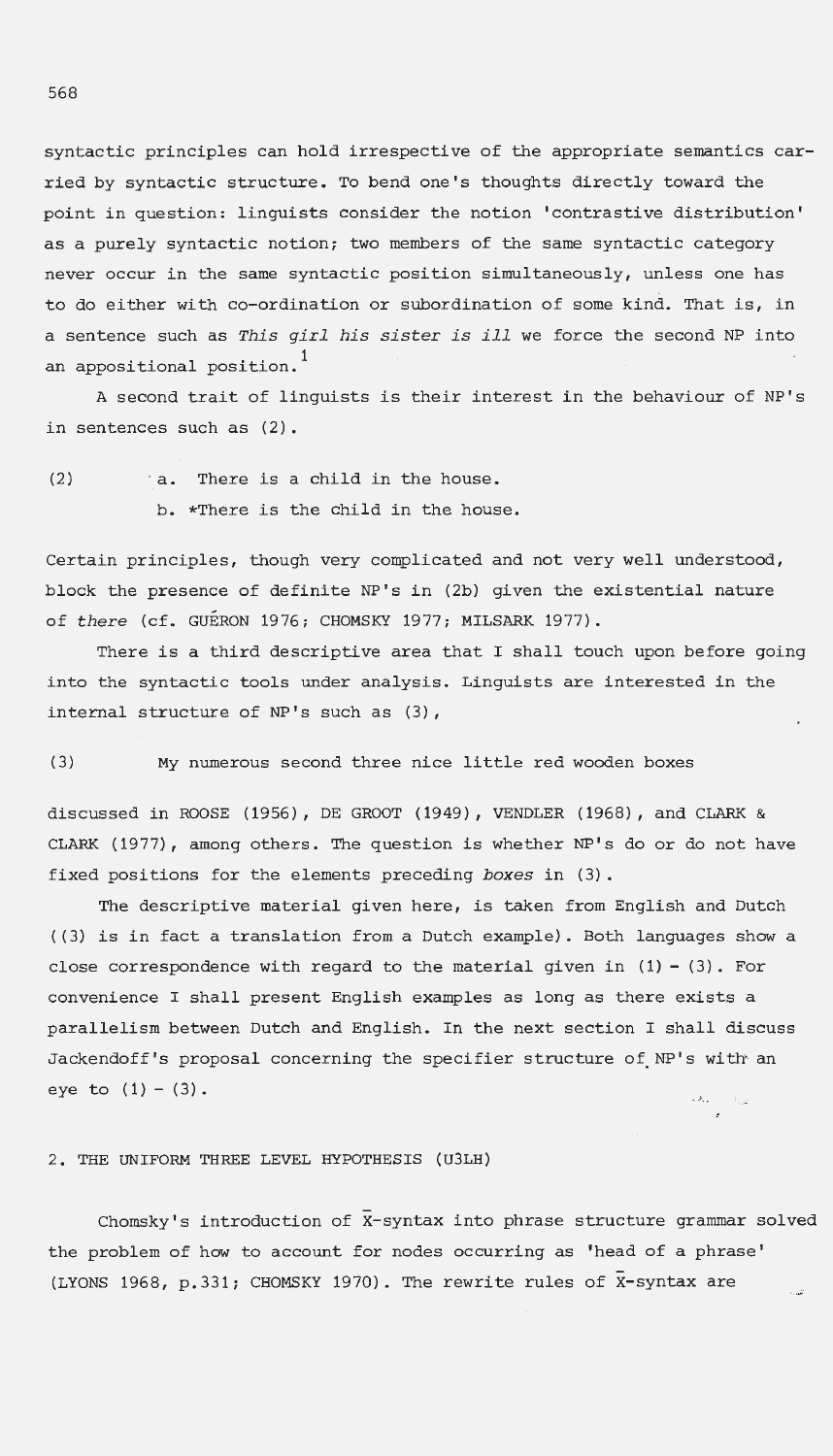constrained such that they all fit into the form (4),

$$
(4) \qquad x^{i+1} \rightarrow \ldots x^{i} \ldots
$$

where  $x^i$  is the head of  $x^{i+1}$ , and where the lowest node, say  $x^0$ , is the head of the whole X-phrase. Values for X are lexical categories such as N(oun), A(djective), V(erb), P(reposition), etc. A lexical category is introduced into phrase structure as  $x^0$ , inducing higher values of *i*. The path from  $x^0$ up to and including the highest X-node is called the X-projection line. Scheme (4) allows of the trees (5) and (6),



where 'Det" stands for 'determiner' and 'Num' for 'numeral'.

As phrase structure rules work from top to bottom, generative rewrite systems are forced to stipulate how much structure they allow above the  $x^0$ level. JACKENDOFF (1977) is very explicit about this. He says that each lexical category defines a set of supercategories  $(x^1, x^2,$  and so on) to be related to each other by rewrite rules of the form (7),

$$
(7) \t xn \rightarrow xn-1 \ldots
$$

where  $n \leq 3$ . The canonical form of (7) is (8),

(8) 
$$
x^n + (c_1) \dots (c_j) - x^{n-1} - (c_{j+1}) \dots (c_k)
$$

where (i)  $1 \le n \le 3$ ; (ii) the values for X are N, V, A, P, Adv(erb),  $M(odal)$ ,  $Q($ uantifier), Art(icle), Deg(ree) and Prt(= particle); and (iii) for all  $C_i$ , either C<sub>i</sub> is a grammatical formative such as *Past, Possessive*, etc., or  $C_i = Y^3$ , for some lexical category Y (1977:36). The brackets in (8) indicate that all  $C_i$  are optional. Note that (8) excludes (5) as a possible structure for *these three children,* whereas (6) is allowed.

It is not necessary to go very deeply into the motivation for  $\bar{x}$ -syntax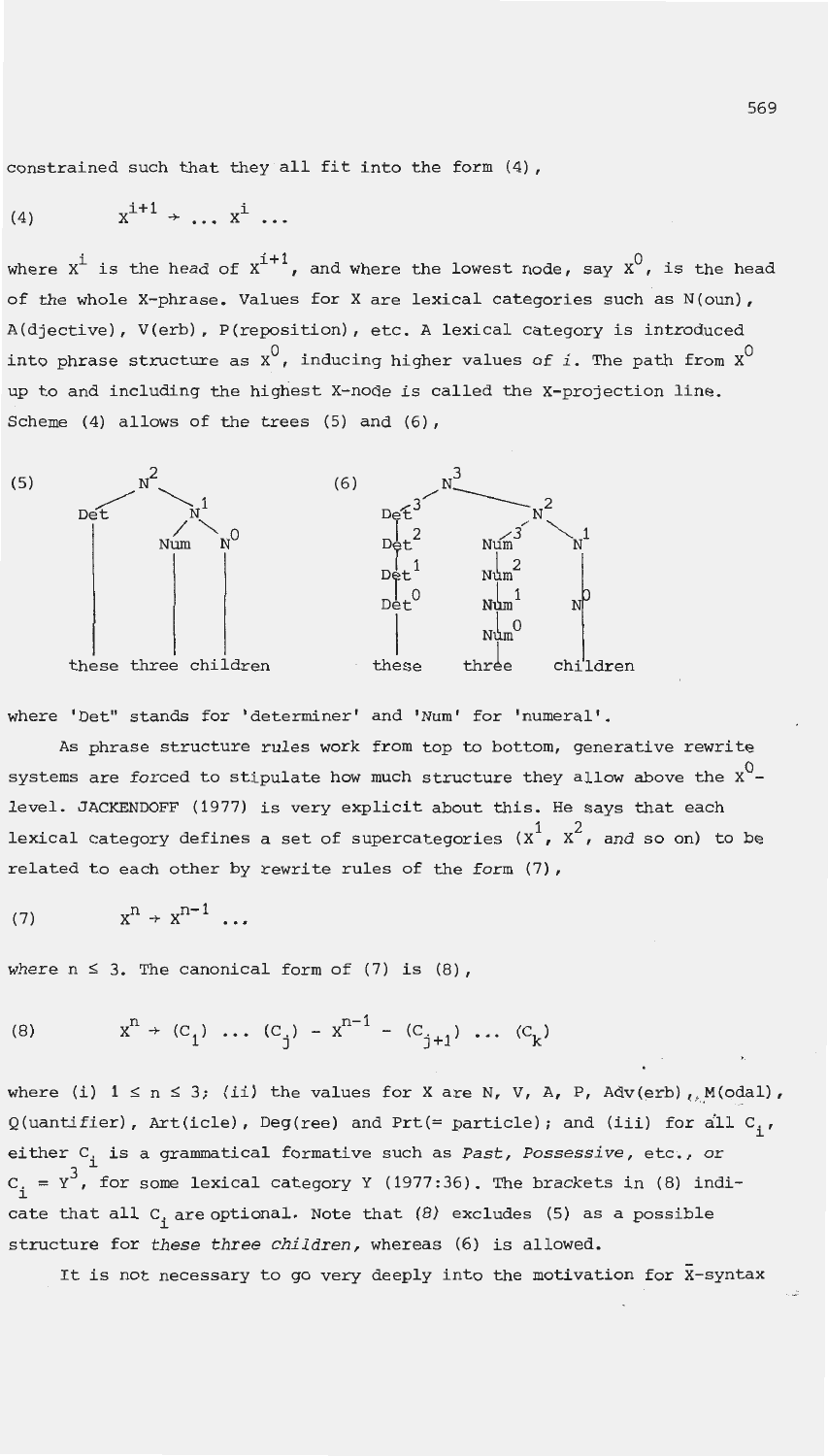here. It suffices to mention three advantages of this approach. The first is that one can generalize with respect to parallel structural configurations across different phrasal types: *John's refusal of the offer* and *John refused the offer* are the relevant well-known examples. The second is that one can cross-classify among lexical categories, e.g. *refusal* as a noun and *refuse*  as a verb have certain lexical-structural properties in common. Finally, one can generalize in terms of rules: in both *the city's destruction by the*  enemy and the city was destroyed by the enemy passivization takes place.  $\bar{x}$ syntax can account for this in terms of corresponding domains (CHOMSKY 1970; JACKENDOFF 1977; HALITSKY 1975; HORNSTEIN 1977).

What do  $\bar{x}$ -phrase structures contribute to semantic interpretation? As to this question Jackendoff is, in certain respects at least, quite specific. Consider his classification of complements as shown in (9).



 $\textbf{x}^1$ -complements, i.e. sister nodes of  $\textbf{x}^0$ , are at the level of interpretation arguments for the predicate  $\mathrm{x}^{0}$ , if the value for X is V or N. $^{2}$  X $^{2}$ -complements are restrictive modifiers. For example, in *John saw his three children*   $y$ *esterday* the time adverbial is a  $\rm{v}^2$ -modifier to be taken as a function mapping the V<sup>1</sup>-predicate into a V<sup>2</sup>-predicate of the same number of arguments, thus "restricting the extension of the sentence" by adding extra truth conditions (1977: 61). On the N-projection line restrictive clauses are dominated by  $N^2$ . That is, in the trees that I like is trees that I like an  $N^2$ having *trees* ns its head and the restrictive complement *that I like* as its complement. I restrict myself here to N and V as values for X in (9) .

 $\bar{x}$ -syntax provides again for a generalization over values for X in the case of (9): the internal structure of NP's is claimed to be similar to (or at least parallel to) the internal structure of  $v^3$ . The general idea is also clear. The grammatical system, the syntax, provides for schemes that direct semantic interpretation. I shall call this property of Jackendoff's syntax 'rigidity of structure on behalf of semantic interpretation '. That is, a grammar having this property can assign fixed positions to certain categories in terms of syntactic schemata available to speakers of a given language.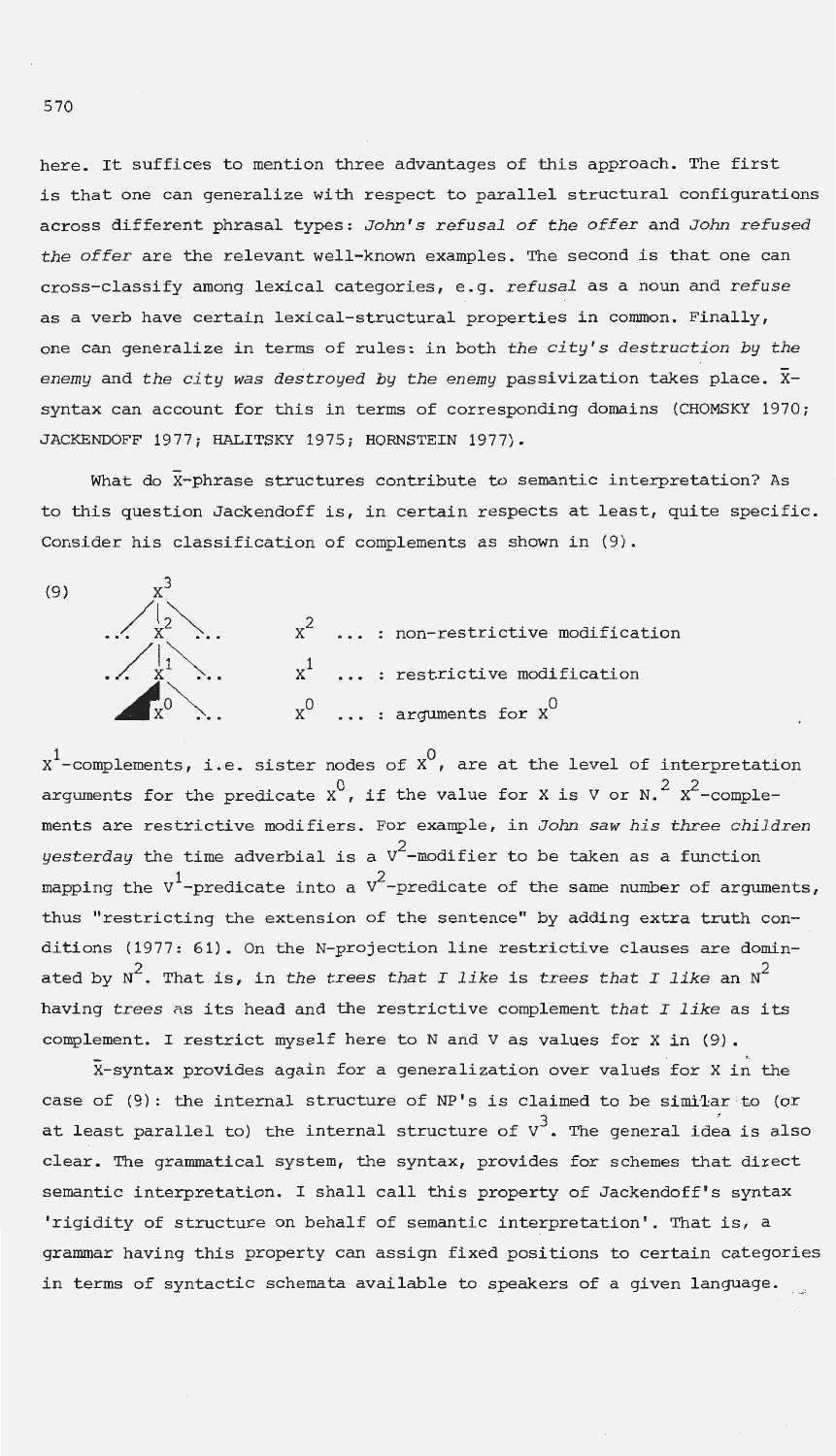ROOSE (1956) claims that the first position in an NP such as (3) is semantically connected with deixis, the second position with relative quantification, the third with ordinality, the fourth with cardinality, etc. CLARK & CLARK (1977) discuss Vendler's analysis on the same matter. From the cognitive point of view, the crucial point is, I believe, whether we have to do with a cognitively determined ordering of reality settling down in syntactic structure which, in turn, determines semantic interpretation, an alternative being that cultural factors play a decisive role. At any rate, Jackendoff's scheme (9) can certainly. be related to the discussion about rigidity of phrase structure: it is a mould. The area to the left of the X-projection line in (9) constitutes the specifier structure of  $x^3$ . Jackendoff stipulates that the  $x^1$ -specifier be empty; in (9) this stipulation is translated into black space. Consequently, Jackendoff has two specifier positions in xphrases. 3

I shall now focus on the specifier structure of Noun Phrases by analysing the way Jackendoff treats the material given in (1). He distinguishes three classes to begin with. They are given in (10).

| (10) |                | a. DEMONSTRATIVES: demonstrative pronouns, interrogative pronouns, |
|------|----------------|--------------------------------------------------------------------|
|      |                | the, (possibly) a, and (the singular) some.                        |
|      | b. QUANTIFIERS | : each, every, any, all, no, many, few, much,                      |
|      |                | little, and other uses of some, several, etc.;                     |
|      | C. NUMERALS    | : cardinals, a dozen, a little, etc.                               |

This tripartition is based on the semantic roles played by these specifiers. The question is, of course, how (10) relates to (9) .

Expressions such as *\*Fred's all dwarfs, \*some the trees, \*the no dwarfs*  are not well-formed in English, whereas *Fred's several attempts at writing, those few meetings we had,* etc. are well-formed. To solve this problem Jackendoff uses the normal linguistic practice of putting the possessive , *Fred's,* the quantifiers *all* and *no,* and the demonstratives *the* and *no* in the same category. Thus their contrastive distribution prohibits the illformed examples from being generated. As a result one obtains two syntactic subcategories of the category QUANTIFIER, namely Q<sub>1</sub> (each, all, no, every, etc.) and  $Q_2$  (many, few, several, etc.). In other words, the tripartition in (10) is resolved into a syntactic bipartition corresponding with the two specifier positions in (9), as shown in (11).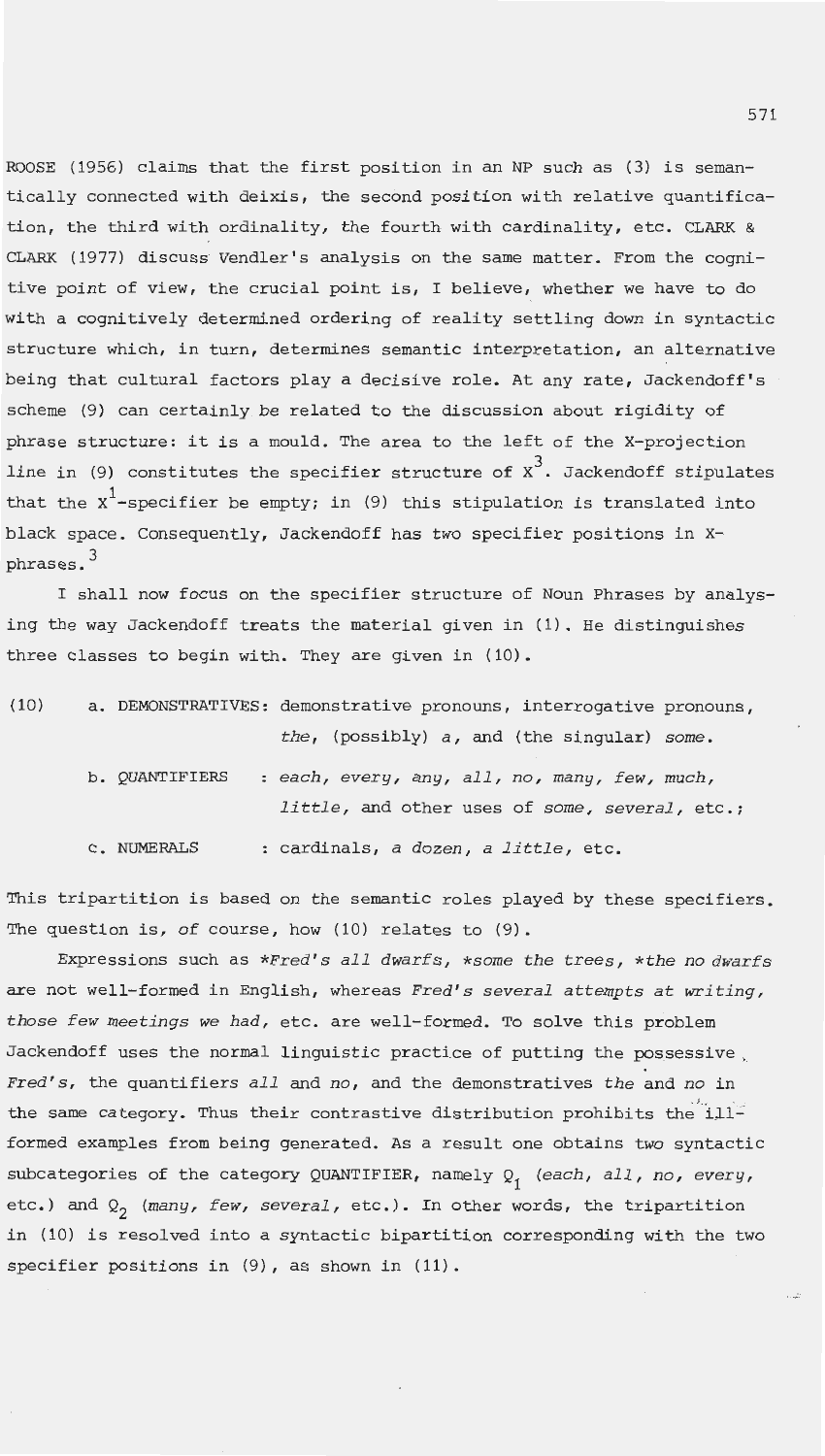(11) 
$$
x^3
$$
-specifiers: DEMONSTRATIVES, POSSESSIVES,  $Q_1$   
 $x^2$ -specifiers:  $Q_2$ , NUMERALS.

Note that Q<sub>2</sub> and NUM are also mutually exclusive: phrases like \*several *three trees, \*four few trees,* etc. are correctly ruled out by (11).

The Achilles' heel of this analysis can be demonstrated with the help of diagram ( 12).

(12)



Ignoring the occurrences of A in (12) for the moment, it can easily be seen that any combination of  $Q_1$  and  $Q_2$  leading to undesirable results cannot be blocked on the basis of contrastive distribution. Indeed, the fact that Jackendoff is committed by his three level hypothesis to assume just two specifier positions in NP's leads to an appeal to *ad hoc* constraints. To block *\*all several men,* \*some *few men,* etc., Jackendoff proposes the socalled Specifier Constraint. It reads as follows (1977: 104):

(13) An NP-specifier may contain at most one demonstrative, one quantifier, and one numeral.

I do not like (13) at all. It amounts to an observational statement saying that  $Q_1 + Q_2$ -combinations are to be blocked. Furthermore, it is redundant in that it forbids *\*the these children,* which is already excluded by the purely syntactic principle of contrastive distribution. I would say that Jackendoff is lured on to an arbitrary semantic constraint because his U3LH leads him to occupy two fixed positions for his specifier structure, thereby depriving him of the possibility to strictly use a pre-eminently syntactic instrument: contrastive distributiqn. • >. . \.;

Should we conjecture what semantic theory underlies  $(9) - (13)$ , then I think that Jackendoff connects the  $x^3$ -specifier position with deixis of some sort. That is, real deixis in the form of specific reference made by demonstratives and possessives versus possible or claimed reference in the case of Q1 -quantifiers such as *all, every,* and so on. If I say *All trees are well-formed,* I claim that I can say for each individual in the assumed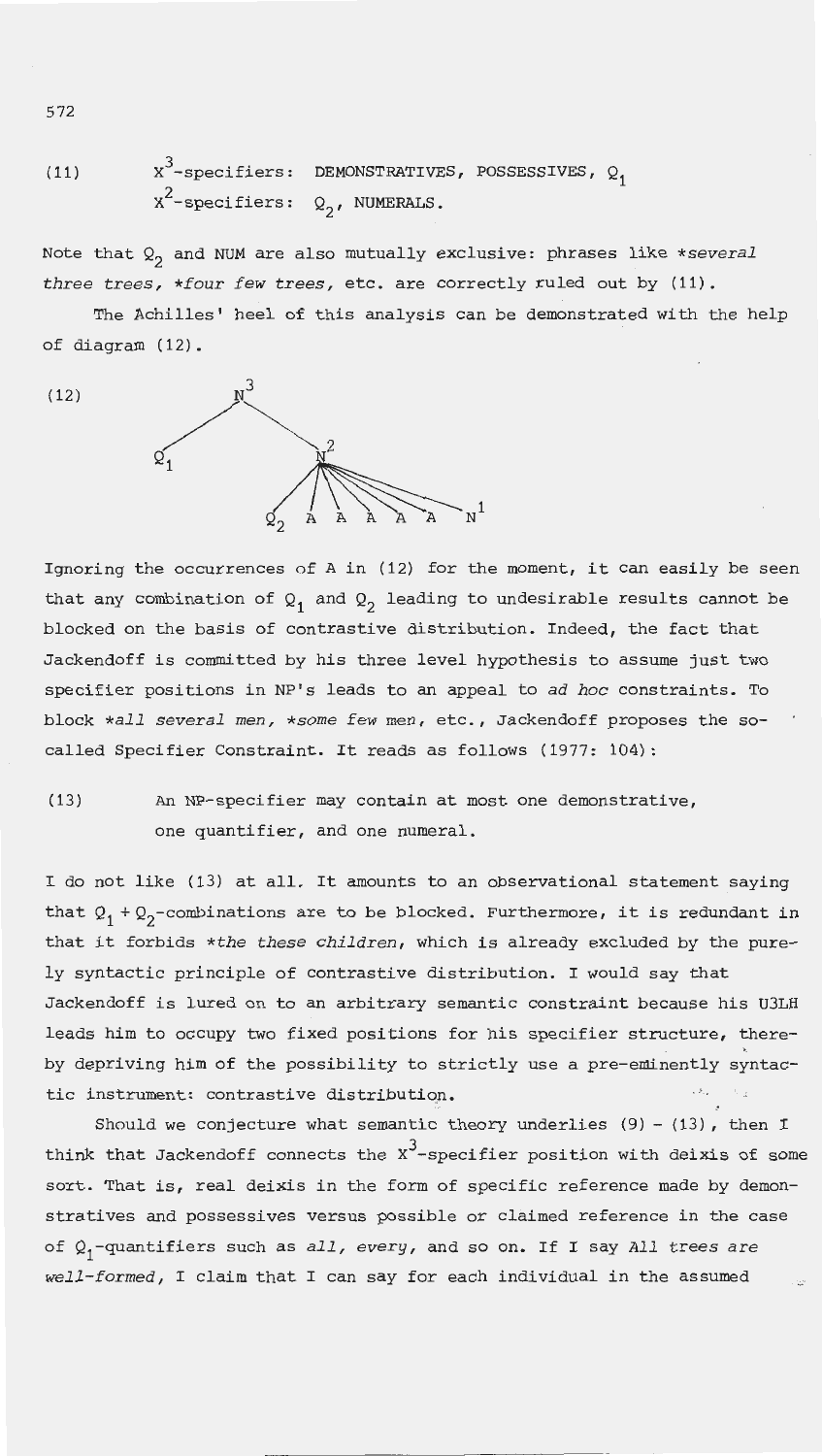~niverse *this one is well-formed* and *this one is well-formed,* and so on. The  $x^2$ -specifier position could be said to be connected with quantity of some sort, indicated either by measurement or by giving the cardinality of **;;ome set.** 

I am not sure whether this is indeed the semantic background for (11) . I simply present this conjecture which seems to relate structures such as (12) to the discussion about phrases like (3), in order to give more flesh to the heel which we are considering at present.

At this point it should be said that the U3LH, though widely assumed in recent theoretical-descriptive work, has come under heavy fire. KEAN (1978) and WILLIAMS (1978) devastated the fundament for Jackendoff's claim that rules of grammar are to be formulated in terms of syntactic features.  $^4$ I ignore this side of the matter here because these features do not play a crucial role in what I have to say against the U3LH as proposed by Jackendoff.

As far as the number of levels and the uniformity are concerned, STURM (1979) has raised some objections which I shall discuss now in some detail. Sturm's criticism is levelled against the two following properties of Jackendoff's U3LH-grammar. In the first place Jackendoff's distinction between the ten lexical categories mentioned in (Bii), each having its three-levelled projection line, generates an enormous amount of superfluous structure. For example,  $\texttt{M}^{2}$  and  $\texttt{M}^{1}$  never branch. The same applies to Deg $^{3}$ and Deg<sup>1</sup>, to mention just a few categories. In the second place certain parts of phrase structure are crammed due to the fact that Jackendoff restricts himself to three levels. I shall illustrate this point now in relation to the  $v^1$ -complement and the  $v^2$ -specifier structure.

As to the complements of V, Jackendoff allows for at least five sister node positions in  $v^1$ , KOSTER (1978) for seven. Though not all these positions will be filled simultaneously, the whole approach leads to some trouble as I have shown in VERKUYL ( 1979): due to the fact that the Direct Object (DO) and Indirect Object (IO) are sisters of  $V$ , Koster is not able to consistently protect his structurally defined Locality Principle in terms of structurally defined auxiliary hypotheses. His only way out would be to promote the IO to a higher structural position, i.e. to a position asymmetrically c-commanding the DO , but this would require that the value for  $n$  in (8i) be (at least) 4.<sup>5</sup>

STURM (1979) rightly observes that Jackendoff is not consequent in his treatment of V-complementation. The difference between *John hit the*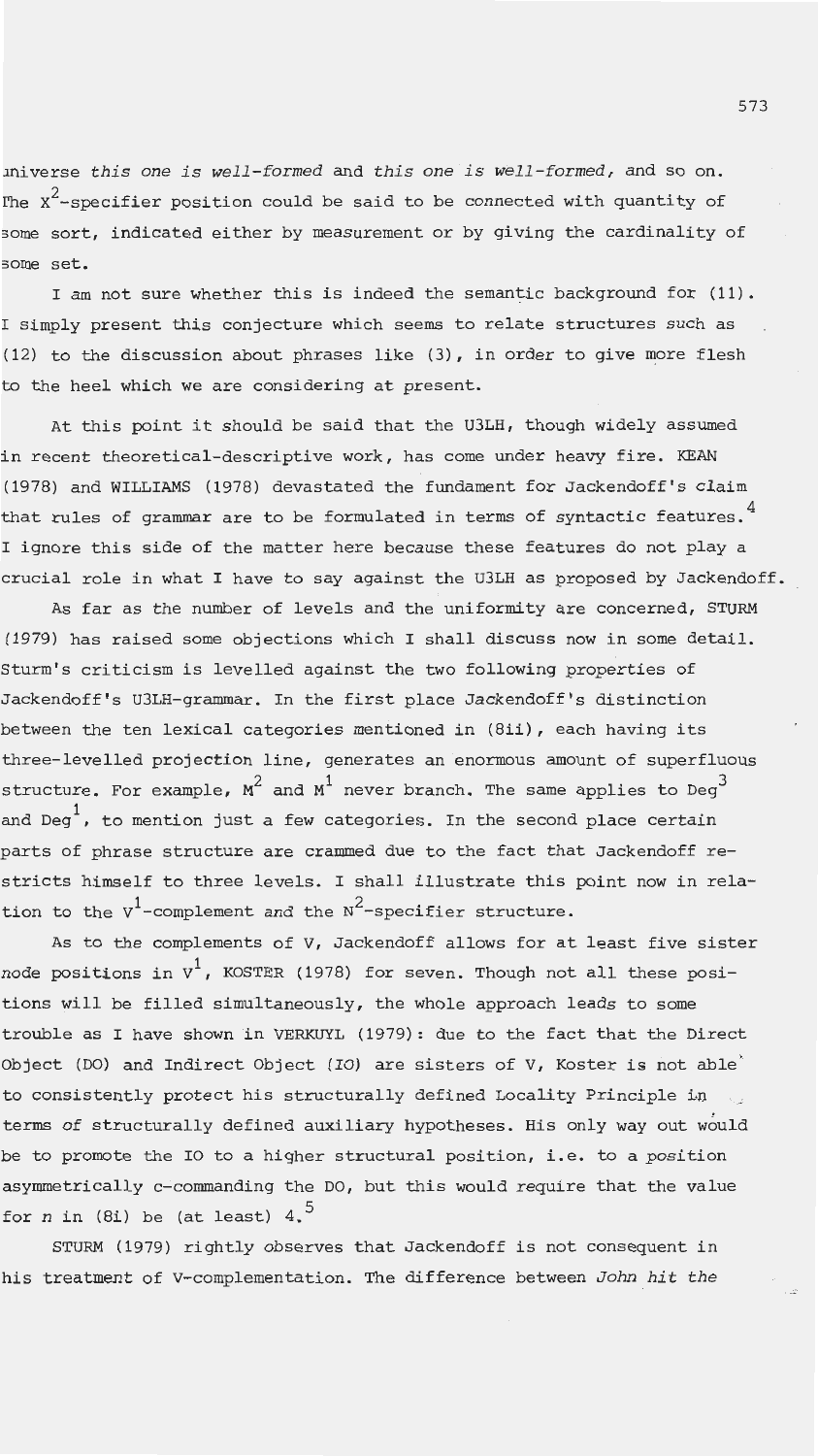*nail softly of course* and *\*John hit the nail of course softly* (Jackendoff's judgment) is explained by saying that the "geometry of the sentence predicts that" V<sup>3</sup>-complements (in this case, *of course*) must follow V<sup>2</sup>-complements (in this case *softly).* However, this sort of restrictions also occurs within  $v^1$  without its leading to a structural difference of  $v^1$ -levels. For example, the difference between *I gave my money to my friend* and *\*?I gave to my friend the money* should also lead, on exactly the same grounds, to the geometrical prediction that the IO occurs on a higher level than the DO. However, Jackendoff fences his  $v^1$ -domain against geometrical structure .

As to the  $\mathrm{N}^2$ -specifier structure, one can easily see in diagram (12) that this is also packed. Adjectives are generated as daughters of  $N^2$ : all the elements between *my* and *boxes* in (3) are sisters of N<sup>1</sup>. To save the U3LH Jackendoff has to squeeze the adjectives into the  $N^2$ -specifier position. Note that this is a deferring strategy: to interpret  $N^2$ -structures such as in (12) requires that a syntax of some sort be given as an interpretive basis. In other words, why does Jackendoff build a syntax for  $DEM/POS/Q$ , and  $Q_2 /$ NUM in the base component and not for the adjectives?<sup>6</sup>

We can summarize the second point under consideration by observing that Jackendoff's decision to stack up a lot of constituents as sisters of V and  $N^1$  just amounts to saying that we need an auxiliary syntax for semantic interpretation, because the U3LH does not allow further branching having used up the branchings of scheme (9) .

# 3. THE MINIMAL LEVEL HYPOTHESIS (MLH)

In reaction to the U3LH, STURM (1979) advocates the Minimal Level Hypothesis characterized by a parsimonious tenet: build as much structure as you need. In this respect Sturm strikingly links up with very interesting work from the Dutch structuralist A.W. de Groot, whose book *Structurele syntaxis* (Structural Syntax) written in the forties, can be seen as very much related to the categorial syntactic systems developed in the sixties and seventies (VERKUYL 1980).

De Groot's leading thesis in *Structurele syntaxis* with respect to phrasal structure is that phrasal elements are either co-ordinated or subordinated elements. That is, for every phrase  $\lceil_{p} X Y \rceil$ , (a) P is a co-ordinative construction, or (b) P is a sub-ordinative construction with either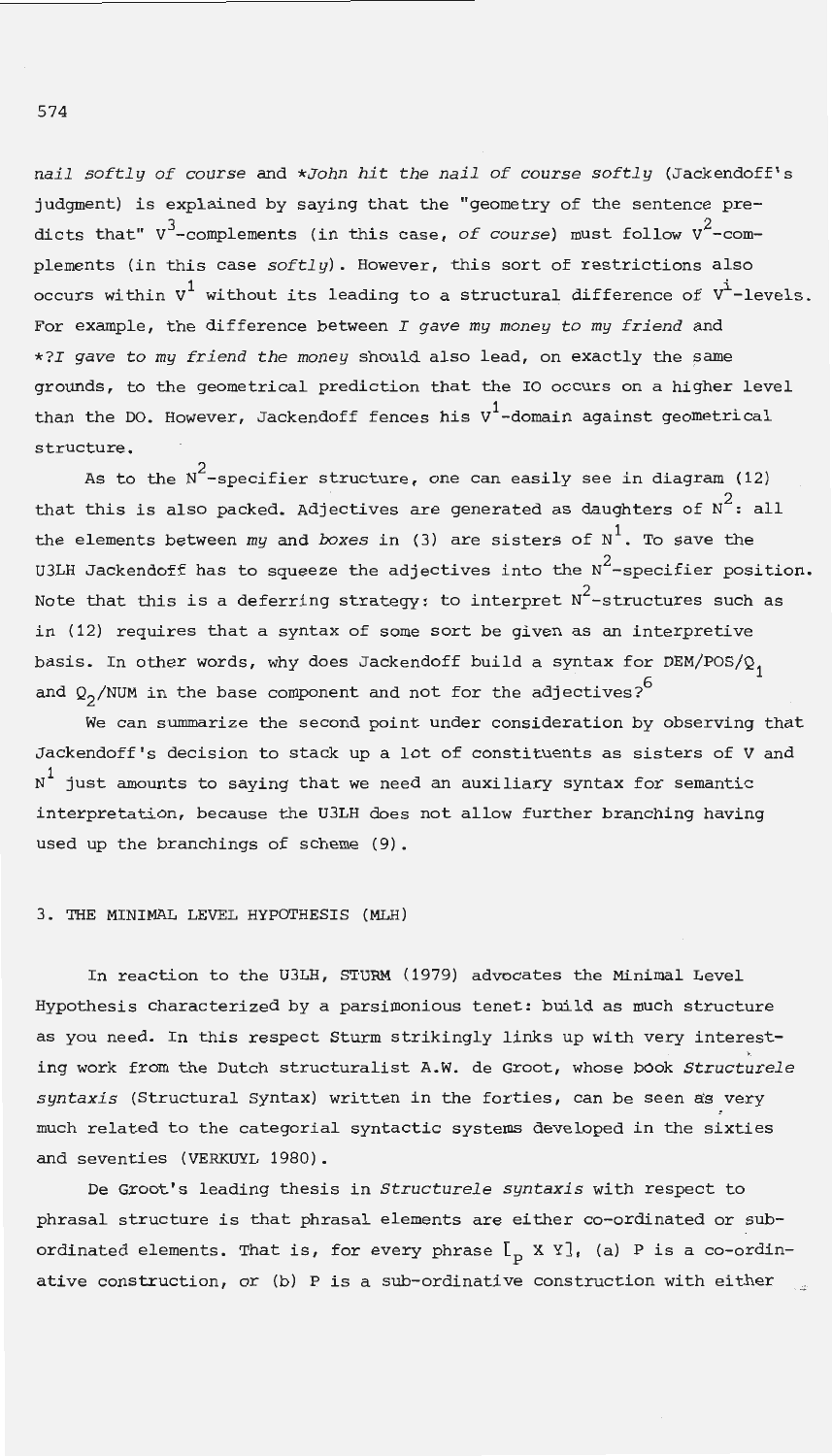{or Y as the head of P. Suppose that the five A's in (12) are not co-ordinited elements, then the string ... A A A A  $N^1$ ... would necessarily have the structure ...[<sub>N6</sub> A [<sub>N5</sub> A [<sub>N4</sub> A [<sub>N3</sub> A [<sub>N2</sub> A N<sup>1</sup>]]]]]]..., where each  $\text{N}^{\text{i}}$ )ccurs as the head of  $N^{1+1}$  (see also VAN DER LUBBE 1965).

STURM (1979) is not very explicit about the formal mechanism he wants to use. The basic idea is a syntactic approach from bottom-to-top, so it 3eems. Sturm wavers between tree formation rules in the sense of McCAWLEY (1968) and rules of the type demonstrated in (14).

(14) 
$$
x^{\dot{1}} \rightarrow \{x^{\dot{1}-1} \ C\}
$$
, where (a) no maximum for  $x^{\dot{1}}$   
(b) there is always a lexical category  $x^0$ 

- (c) C is just one constituent occurring either to the left or to the right of its head
- (d) C is either a lexical category or a grammatical formative.

It will be clear that (14) roughly expresses what would lead to a variable binary branching categorial syntax if we reformulate (14) as in (15), given the conditions  $(a) - (d)$ .

(15) a. If 
$$
\alpha \in P_{xi}
$$
 and  $\gamma \in P_C$  (where C abbreviates  $x^{i+1}/x^i$ ), then  
\n
$$
F_{1C}(\alpha, \gamma) = [x_{i+1} [C^{\gamma}] [x_i \alpha]]
$$
\nb. If  $\alpha \in P_{xi}$  and  $\gamma \in P_C$  (where C abbreviates  $x^i \backslash x^{i+1}$ ), then

b. If 
$$
\alpha \in P_{xi}
$$
 and  $\gamma \in P_C$  (where C abbreviates  $X^{\dagger} \setminus X^{\dagger \dagger}$ ), the 
$$
F_{rc}(\alpha, \gamma) = [I_{xi+1} [I_{xi} \alpha] [C_{\gamma}]
$$

(cf. BARTSCH & VENNEMANN 1972; DAHL 1977; BACH 1979 among others). X-structures generated with the help of (15) are shown in (16).

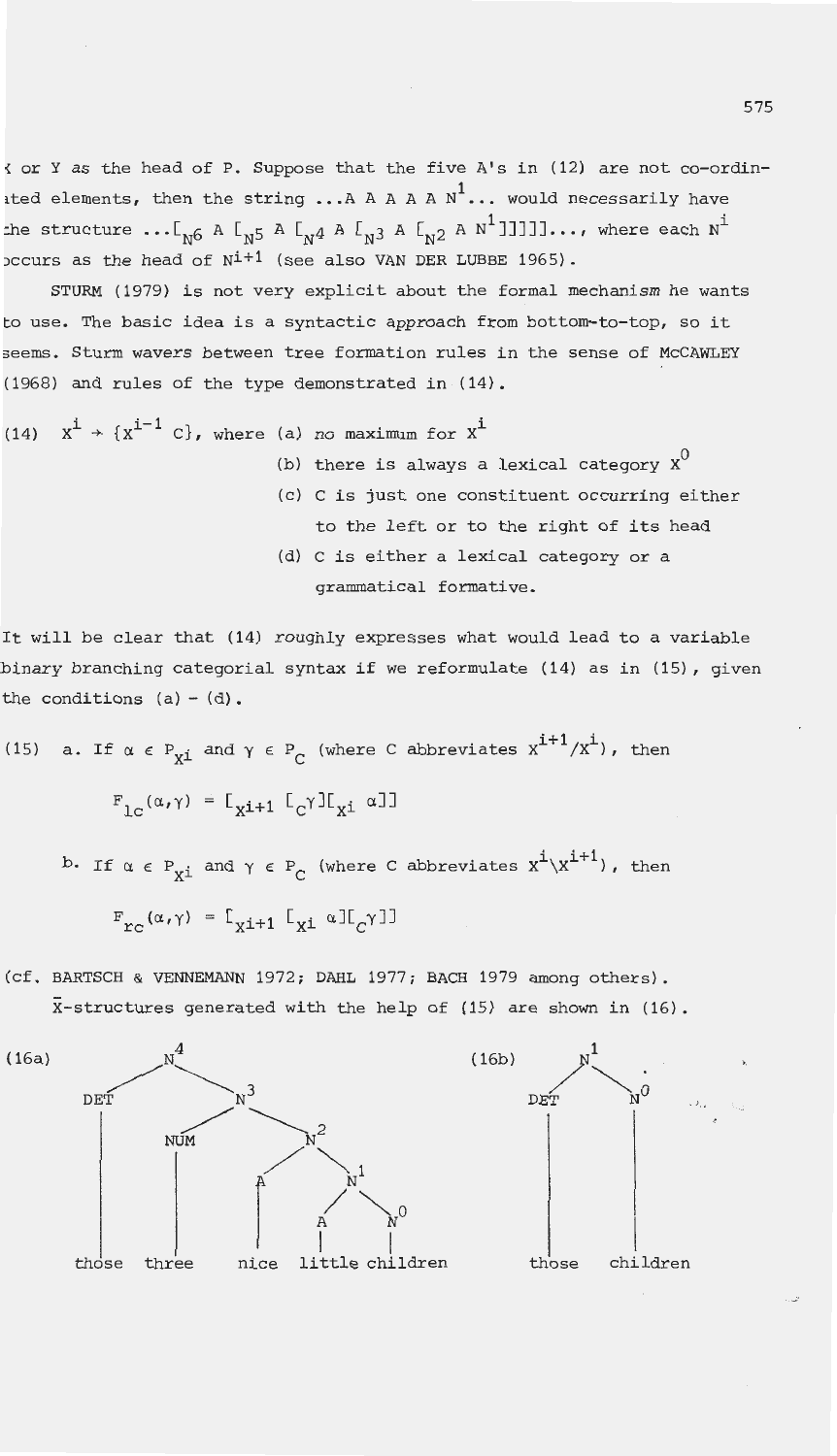{or Y as the head of P. Suppose that the five A's in (12) are not co-ordinited elements, then the string ... A A A A  $N^1$ ... would necessarily have the structure  $\ldots$  [ $_{\rm N^6}$  A  $\rm I_{\rm N^5}$  A  $\rm I_{\rm N^4}$  A  $\rm I_{\rm N^3}$  A  $\rm I_{\rm N^2}$  A  $\rm N^1$  ]]]]]..., where each  $\rm N^{\dot\perp}$ )ccurs as the head of  $N^{i+1}$  (see also VAN DER LUBBE 1965).

STURM (1979) is not very explicit about the formal mechanism he wants to use. The basic idea is a syntactic approach from bottom-to-top, so it 3eems. Sturm wavers between tree formation rules in the sense of McCAWLEY (1968) and rules of the type demonstrated in  $(14)$ .

(14) 
$$
x^{\dot{1}} \rightarrow \{x^{\dot{1}-1} \text{ C}\}\
$$
, where (a) no maximum for  $x^{\dot{1}}$   
(b) there is always a lexical category  $x^0$ 

- (c) C is just one constituent occurring either to the left or to the right of its head
- (d) c is either a lexical category or a grammatical formative.

It will be clear that (14) roughly expresses what would lead to a variable binary branching categorial syntax if we reformulate (14) as in (15), given the conditions  $(a) - (d)$ .

(15) a. If 
$$
\alpha \in P_{xi}
$$
 and  $\gamma \in P_C$  (where C abbreviates  $x^{i+1}/x^i$ ), then  
\n
$$
F_{1C}(\alpha, \gamma) = [x_{i+1} [C^{\gamma}] [x_i \alpha]]
$$
\nb. If  $\alpha \in P_{xi}$  and  $\gamma \in P_C$  (where C abbreviates  $x^i x^{i+1}$ ), then

$$
F_{rc}(\alpha, \gamma) = [F_{x1+1} \Gamma_{x1} \alpha] [F_{c} \gamma]
$$

(cf. BARTSCH & VENNEMANN 1972; DAHL 1977; BACH 1979 among others). X-structures generated with the help of (15) are shown in (16) .

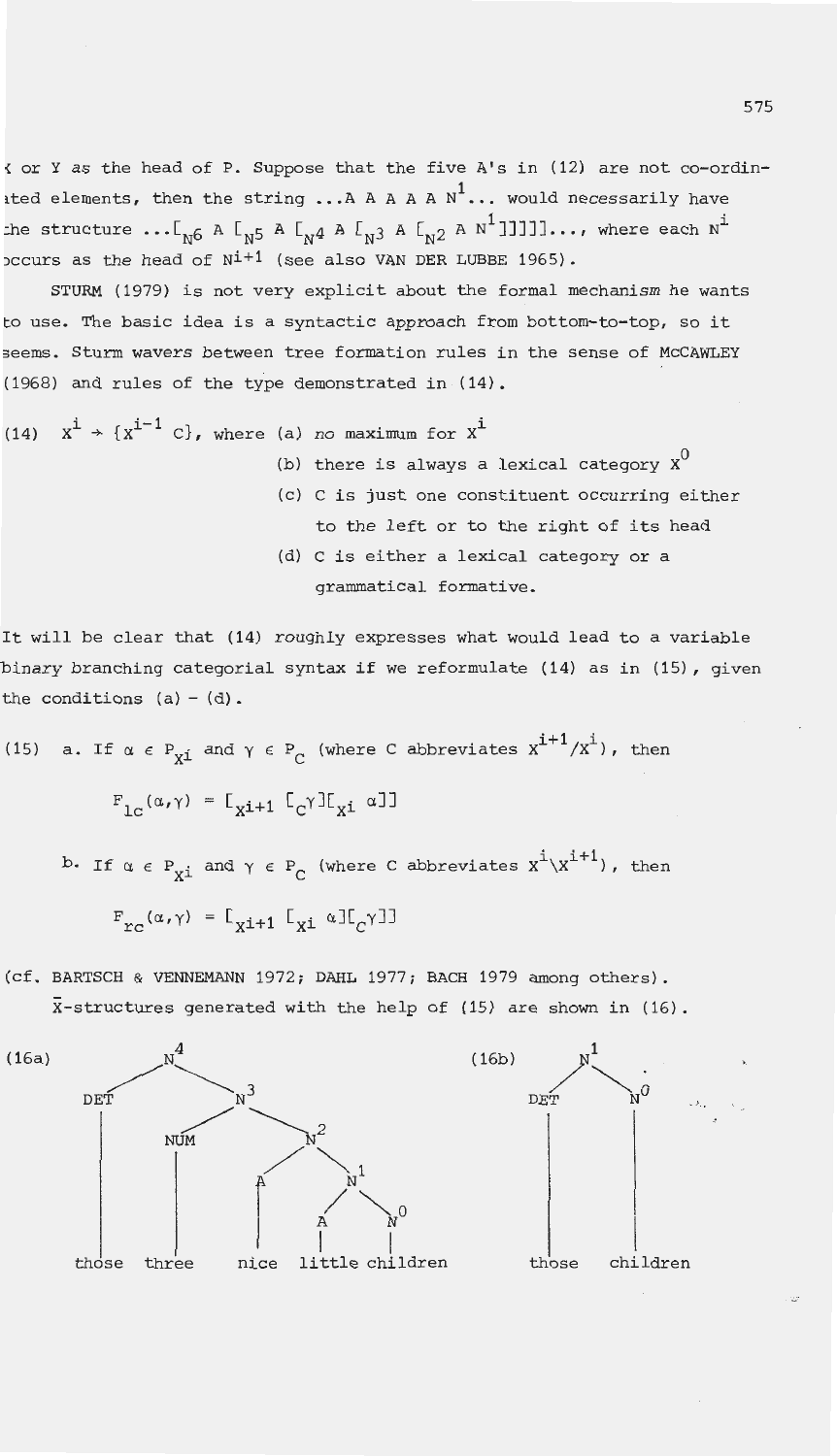Translating the representations of structuralists like De Groot and Van der Lubbe into tree diagrams would give us structures such as (16) . Transformational linguists cannot be very much disturbed either (Cf. CULICOVER 1977; HALITSKY 1975; HORNSTEIN 1977.) Thus there appears to be some reason to pursue the investigation of the MLH along the lines of De Groot - that is, in a formalized version in terms of (15). Note that the  $\bar{x}$ -syntax is to be taken as explicitly defining the notion 'head of a phrase'  $(= x^0)$ . As the head of a phrase is the most deeply embedded element on a projection line, the bottom-to-top approach inherent to (15) seems to be a rather natural mechanism for generating phrases like (16a) and (16b).

Now, there are two approaches to the strengthening of the MLH. The first would argue, for instance, that syntactically spoken a structure like (16a) is to be preferred to (12) . Gapping (either taken as a syntactic rule or taken as an interpretive rule) would require that  $A+N<sup>1</sup>$  be a constituent at each level on the projection line in view of (Dutch) examples such as (17)

(17) Ik houd van grote *snelle Franse auto 's* en mijn broer van kleine. lit: I love big *fast French cars* and my brother small. Ik houd van grote snelle *Franse auto's* en hij van grote dure. lit: I love big fast *French cars* and he big posh.

Figure (16a) satisfies this requirement as opposed to structures such as (12). The corresponding English phenomenon is sometimes analyzed in terms of the so-called *One-substitution:* the pronoun *one* substitutes for the italicized phrases in (17) replacing constituents (cf. CULICOVER 1977: 183-6).

In the remainder of this paper I shall, however, follow a different approach by discussing some features of the MLH with one eye on its usefulness for linguistic analysis and the other eye on its possible contribution to existing binary categorial systems such as in Montague's PTQ and related work.

The first point to be stressed is the flexibility of the system. Since there is no fixed upperbound, we have to assume an  $X<sup>m</sup>$ -node whose numerical value is variable relative to the structure dominated by this node. In (16a)  $m=4$ , in (16b)  $m=2$ . The top node  $X^{\text{m}}$  can be called 'X maximal'. It must be observed that  $x^m$ , though variable as to its projection level, is also fixed in the sense that we always have an  $x^m$ . On the other hand, we always know for sure that phrase structure is built up from  $x^0$ , the anchorage of the projection. The general idea can most easily be captured by (18).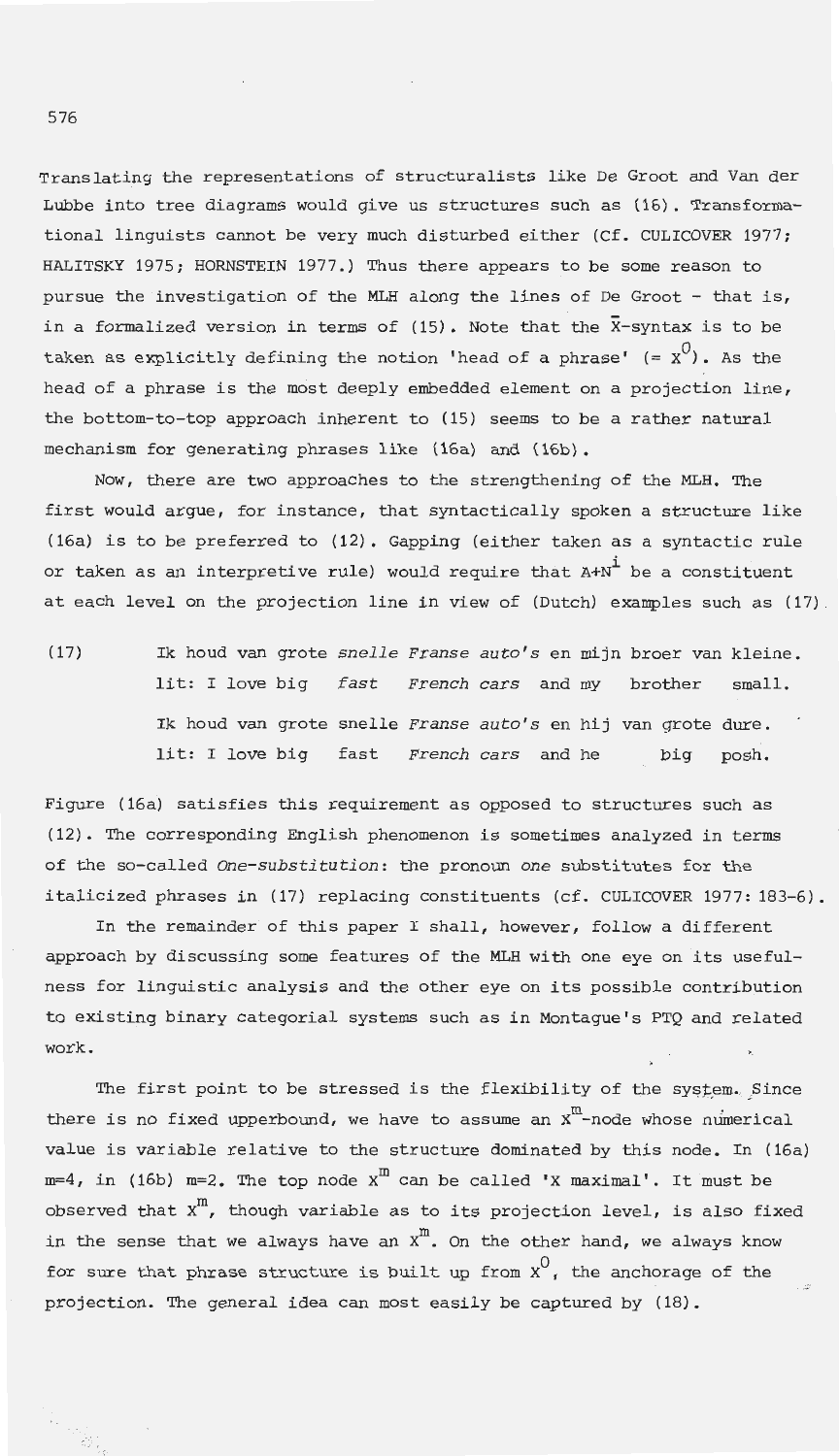

STURM (1979) rightly points out that 'X maximal' can be used in the lexical specification without any difficulty at all: it is not necessary to know the numerical value for m; it is sufficient to know that we have to do with the highest node on a projection line . Hence it is possible to characterize the article *the* as in (19a), i.e. as taking the  $N^{m-1}$  to form an  $N^m$ .

(19a) *the,*  $+DEF$ ,  $[+ -x^{m-1}]$  (19b) ...,  $[+ -x^1]$  ( $0 \le i \le m-1$ ).

As to the variable part of (18) we could exploit the structural similarity of adjectives and adverbials. Both categories can be treated as instances of a category having the subcategorization frame (19b). In the case of adjectives the value for X is N, otherwise X is V or A (possibly other categories as well). In this way one can capture a well-known generalization in the formalism.

In the present treatment of  $\bar{x}$ -syntax the notion of projection line is more important than in the Jackendoff version, where structural parallelism is the crucial feature. We can illustrate the difference with the help of (19b): in the MLH adjectives and adverbials both take nodes in the variable part of the projection line, whereas the U3LH cannot account for the parallelism in terms of common behaviour with respect to the same level.<sup>7</sup>

The second point to be raised is the status of the partly fixed top position in (18). Can we use it for a uniquely determined semantic operation, at least in languages such as English and Dutch? Put more generally, it would be nice if the situation were so as illustrated in (20).



In other words, the constituent C immediately dominated by  $x^m$  could be taken as a function operating on  $x^{m-1}$  to yield  $x^m$ , where  $x^m$  and  $x^{m-1}$  crucially differ as to their categorial status (and correspondingly to their intensional type), whereas transitions from  $x^0$  up to  $x^{m-1}$  keep the categorial

• >. . !... <sup>~</sup>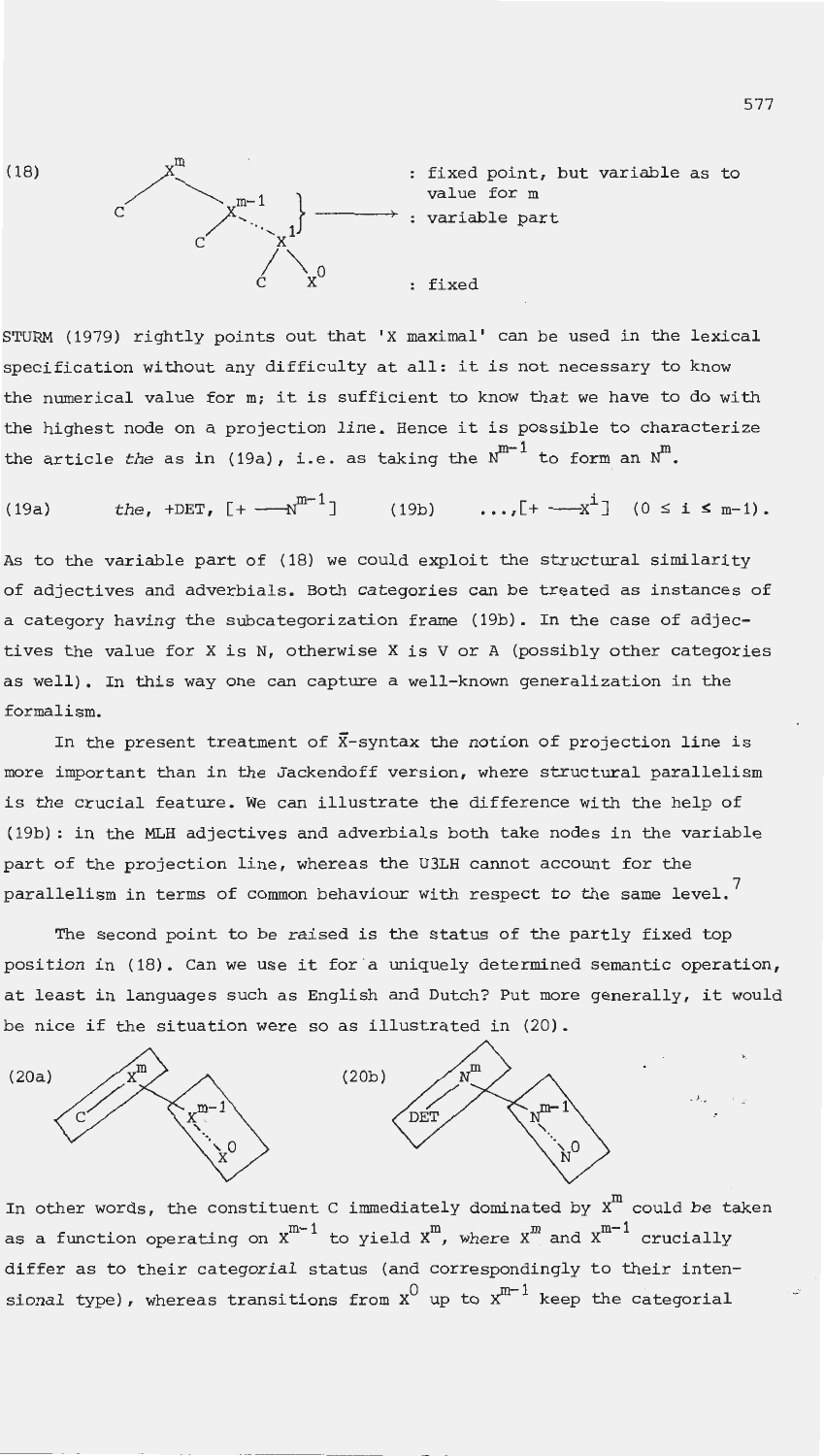status of  $x^0$  constant. <sup>8</sup> Note that in (16b) N<sup>0</sup> would be N<sup>m-1</sup>. As far as I can see (20a) would also apply to verb phrases and prepositional phrases. For example, Aux could be analyzed as an element changing the V-projection line into a construct of a crucially different nature.

Whatever the generality of (20a) may be, its basic idea seems to apply to (20b). I shall try to show that by following two lines. The first is plotted out in the Chomskyan framework, the second in the Montague framework. My wish is to connect these lines with the help of the MLH .

To begin with, I refer to Chomsky's lecture 'Questions on Form and Interpretation' in which he argues against a one-to-one correspondence between syntax and semantics suggested by Barbara Partee's analysis of restrictive modification. Chomsky argues that the definite article should be taken as a universal quantifier. In a sentence like *The book we ordered arrived* Chomsky considers the definite article as an element determining that all members of a unit class arrived. In *The books we ordered arrived*  the article *the* "determines that all members of a class of cardinality greater than or equal to 2 arrived". Thus, he continues, "[± def] corresponds to universal-versus-existential quantification" (CHOMSKY 1977, pp . 50-51) .

Though I think that Chomsky's argument against Partee is in itself not very convincing, his interpretation of  $[t$  def] is very interesting. In MILSARK (1977) we find an extensive analysis of this feature based on that interpretation. I shall discuss it in some detail with the sole purpose of reaching the conclusion that all specifiers treated so far are to be located in the DET-position of (20b). Consider again the sentences in (2).

(2) a. There is a child in the house . b. \*There is the child in the house.

The opposition between definite and indefinite NP's in sentences like (2) is a much discussed topic. In the sixties the so-called There-insertion transformation was proposed to account for the relation between  $(2a)$  and the sentence *A child was in the house*. The transformation was constrained so as to exclude (2b) by requiring that the NP to be moved to the position after the copula be [-def] . However, quantifiers like *all, every, each,*  etc. cannot occur in sentences such as (2) either, whereas *several, many,*  etc. can (Cf. KRAAK & KLOOSTER 1968; MILSARK 1977; GUÉRON 1976, among others) :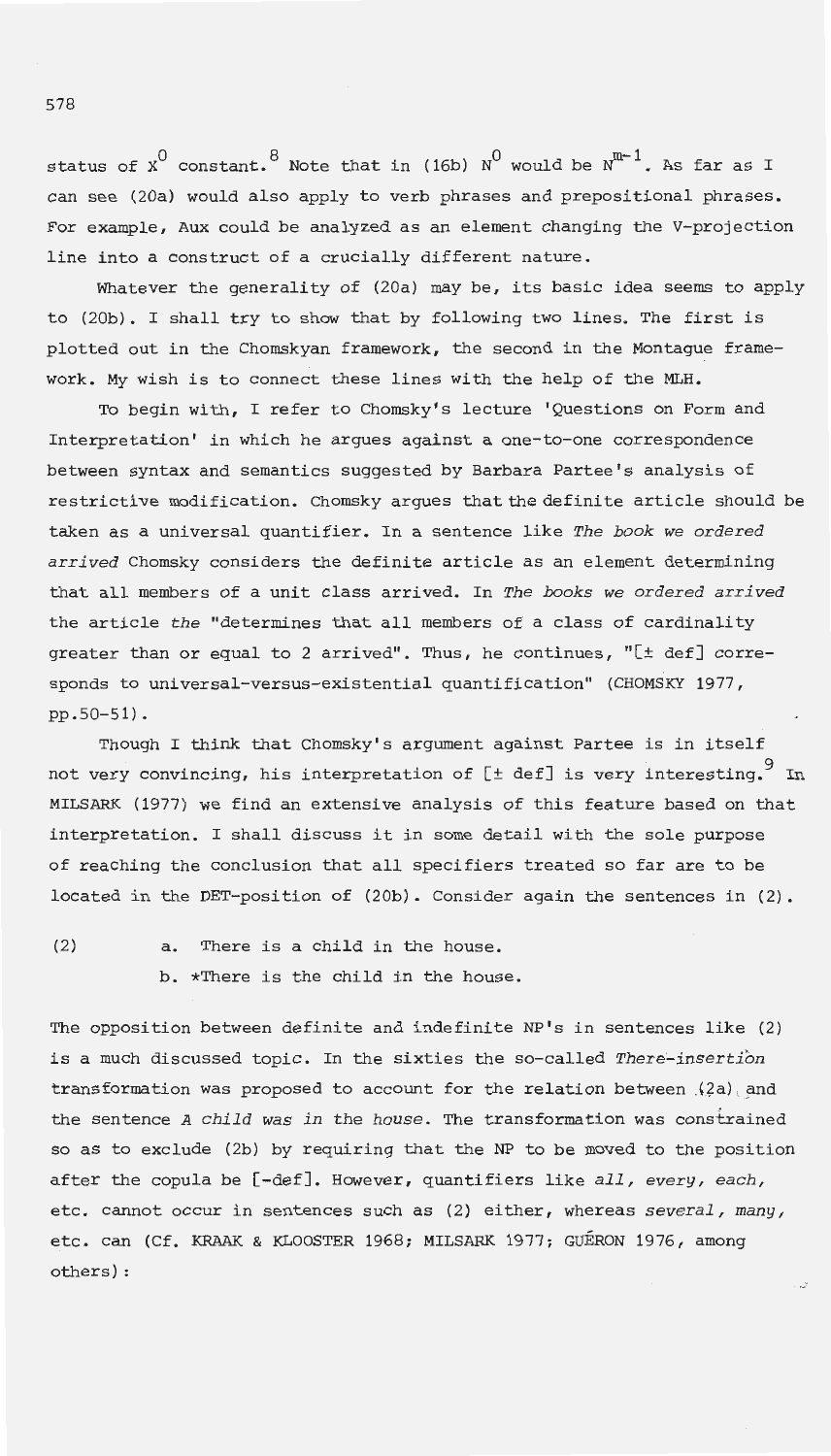(21) \*There were all children in the house. \*There appeared both elephants in the circus. \*There was every child in the house . There were several (many, few) children in the house.

Milsark - following or preceding Chomsky, I am not certain which is the case - proposed that [+def] be interpreted as 'universal quantification', whereas [-def] should be taken as 'existential quantification', thus extending the coverage of both features so as to include the Q-quantifiers. Consequently, the ill-formedness of the sentences in (21) is accounted for by the feature [+def]. GUERON (1976) noticed that Extraposition from NP also interacts with this feature as shown by the opposition between *\*Those three books have just* come out *by Christie* (blocked by [+def]) and *Several books have just* come out *by Christie* (not blocked on account of the absence of  $[+def]$ .

Though it is very clear that a lot of factors are involved complicating the issue considerably, the clear-cut distinction between two classes of NPspecifiers on the basis of the features [+def] and [-def] appears to solve a lot of descriptive problems when applied to the internal noun phrase structure.  $^{10}$  So let me give the resulting bipartition and see how it takes effect.

| (22) | $+$ def                                                                             | $-def$                                                                   |  |
|------|-------------------------------------------------------------------------------------|--------------------------------------------------------------------------|--|
|      | the<br><b>DEMONSTRATIVES</b><br>POSSESSIVES, etc.<br>each, all, every,<br>any, etc. | $\partial$<br>some<br>few, several, many, etc.<br>two, three, four, etc. |  |

Let us assume that (22) is an organized list of all members of one and the same syntactic category DET, which takes an  $N^{m-1}$  to yield an  $N^{m}$ . Then DET has two subcategories, say [+def] and [-def], just as the category NP. has as its subcategories proper names, pronouns and full NP's, mutually excluding each other.

On the basis of this assumption a lot of the ill-formed constructions in (1) are automatically blocked. *\*Some the trees, \*few three children, \*three these children, \*the some trees,* etc. are now excluded on exactly the same ground on which *\*He the man is walking* is excluded, namely on the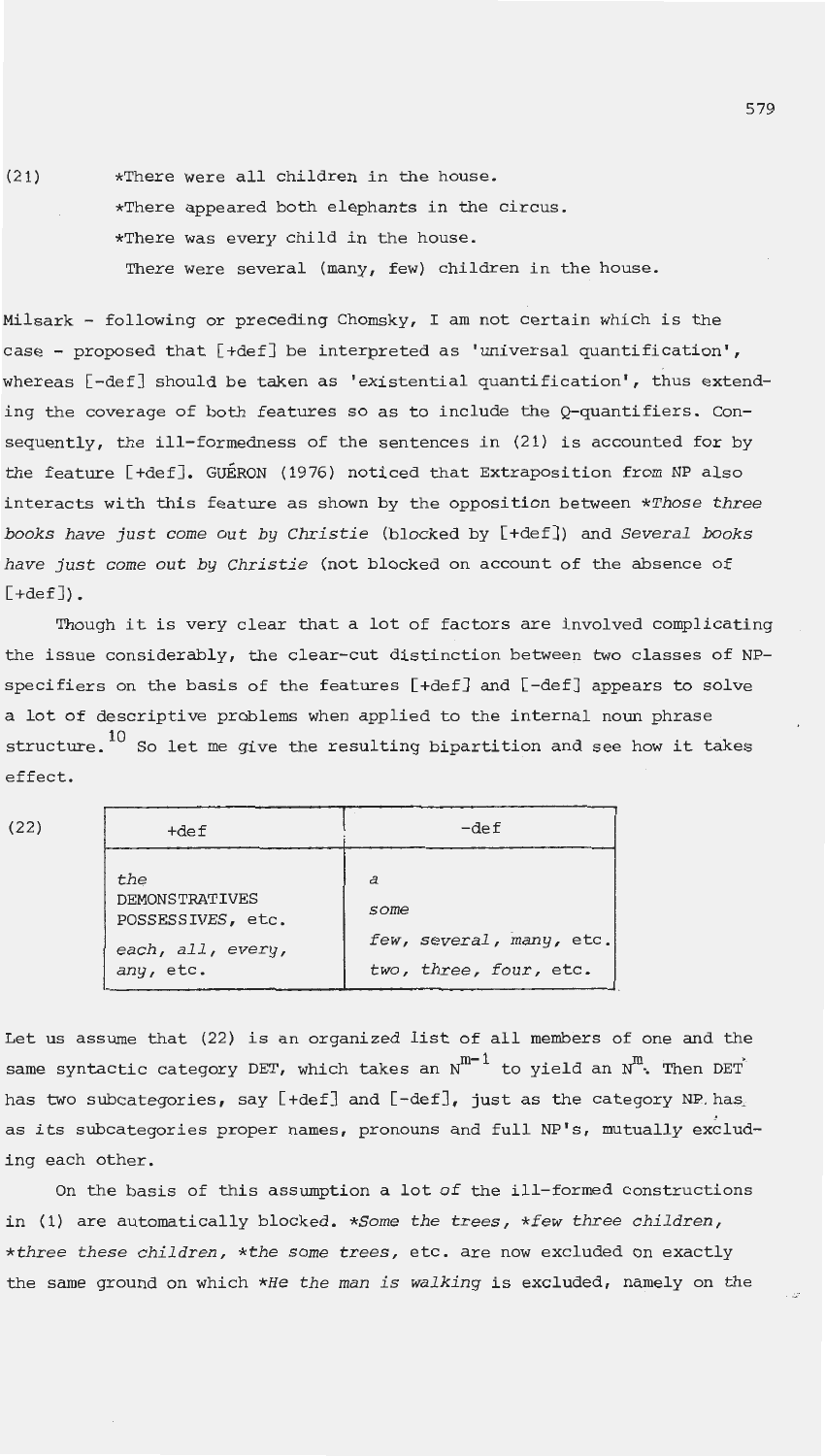basis of contrastive distribution. Due to the restriction that all members of (22) can only occur in one syntactic position, namely the DET-position , these facts follow. As a natural consequence the Specifier Constraint (13) turns out to be superfluous: *\*all several children, \*any much wine, \*some many trees,* etc. are ruled out on syntactic grounds. Hence the analysis leading to (22) should be preferred to Jackendoff's analysis leading to (11) and (13).

In following this line I have pushed aside several stumbling-blocks on my way to the conjunction where the Montague-line comes in. So my strategy will be to assure that the two lines meet, to be positive about that circumstance, and to show that the advantages outweigh the problems that arise. As a result I shall modify (22) in Section 5 from a different angle.

Condensing the Chomskyan line followed from (20b) up to (22) to its essence one can say that it brings out the 'only one DET-position hypothesis', which says that the top of an N-projection line is characterized by the unique operation at the  $N^{m-1}$ -level changing a common noun constituent  $N^{1}$ (0 *5 -i* ~ m--1) into a *noun* phrase Nm. Before going more deeply into some of the predictions of this hypothesis, I shall first discuss the Montague approach to determiners in Section 4.

# 4. DETERMINERS IN THE PTQ-FRAMEWORK

In Montague's PTQ DET would be taken as an abbreviatory notation for the category T/CN, i.e. as a derived category which takes a common *noun*  (CN) to form a term (T). We do not find DET in the lexicon. Montague introduces specifiers such as *the, all, every,* etc. syncategorematically. For example, the article *the* is introduced by the syntactic rule (23).

(23) If 
$$
\zeta \in P_{CN}
$$
, then  $F_1(\zeta) \in P_T$ , where  $F_1(\zeta) = the \zeta$ .

In other words, if  $\zeta$  is a common noun, then the  $F_1^-$ -operation gives the NP the  $\zeta$ . BENNETT (1975) extended the material presented in PTQ considerably by stating syntactic rules for all the determiners mentioned in (22). By his treatment of the plural he is forced to split up (23) into one rule accounting for *the* occurring with a singular CN and rules accounting for *the* taking a plural CN. Altogether Bennett needs about seventy F-rules to account for less than twenty specifiers.

Corresponding to (23) a translation rule is supposed to operate as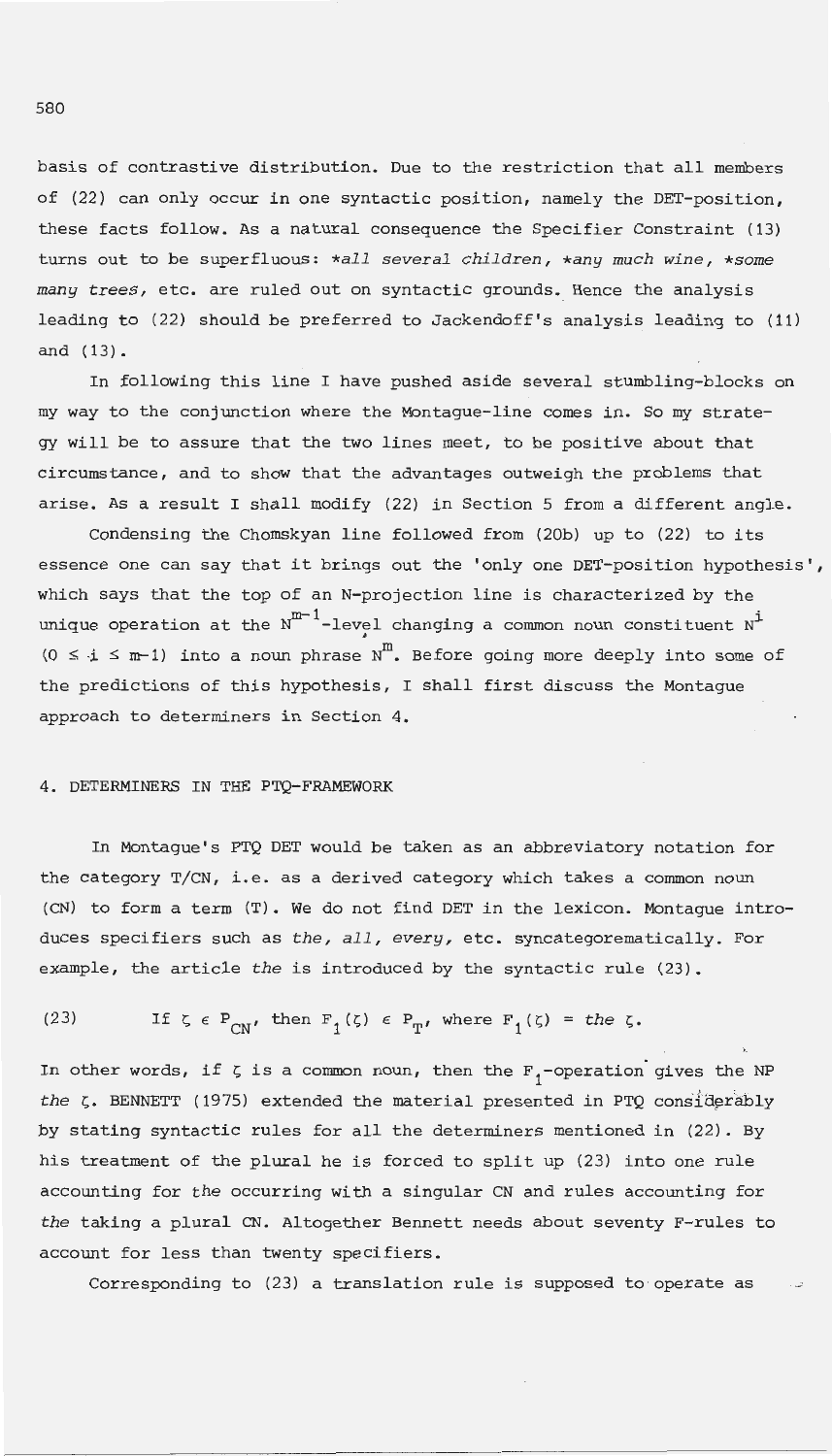shown in (24).

(24) If  $\zeta \in P_{CN'}$  and  $\zeta$  translates into  $\zeta'$ , then *the*  $\zeta$  translates into

 $\lambda P \exists y [\forall x [\zeta' (x) \leftrightarrow x = y] \wedge P\{y\}]$ 

where P is the predicate symbol whose place will be occupied by the intransitive verb phrase taken by the term  $the \zeta$  to form a sentence. Again about seventy rules are necessary to account for the specifiers.

The normal reaction of linguists to this sort of treatment is a feeling of repugnance for the use of so many rules, the overall impression being that the system of syncategorematic rules cannot account for the many syntactic correspondences among determiners.<sup>11</sup> However, this feeling should not become a licence for doing away with Montague grammar, since it is easy to modify the organization of the PTQ-framework such that (23) and (24) fit into the linguistic standard mode of organizing a grammar (cf. COOPER & PARSONS 1976, and HAUSSER 1976). Rather than having syncategorematic rules such as (23) and (24), one could apply a rule operating on members of the category DET (i.e. T/CN) and on CN-expressions, as shown in (25). Applied to (16)  $\gamma$  would be N<sup>3</sup> in the case of (16a), and N<sup>0</sup> in the case of (16b).

(25) If 
$$
\delta \in P_{T/CN}
$$
 and  $\gamma \in P_{CN'}$  then  $F_{conc}(\delta, \gamma) \in P_T$ 

where  $F_{\text{conc}}(\delta, \gamma) = \delta \gamma$ .

Correspondingly, the rule for the translation would be (26).

(26) If  $\delta \in P_{m/(N)}$  and  $\gamma \in P_{CN}$ ,  $\gamma$  translates into  $\gamma'$ ,

then  $F_{\text{conc}}(\delta,\gamma)$  translates into  $\delta'(\Lambda_{\gamma})$ .

As a result the lexical entry for *the* - assuming the correctness of the translation in  $(24)$  - would read as  $(27)$ .

(27) the,  $DEF_1, ..., \le s, \le s, e>, \ne s, \le s, e>, \le s, e>, t>, t>$ , t

$$
\lambda Q \lambda P \exists y [ \forall x [ Q \{ x \} \leftrightarrow x = y ] \land P \{ y \} ]
$$

where DET abbreviates (t/IV)/(t//e), i .e. T/CN. Accordingly, *every* would receive an entry such as (28).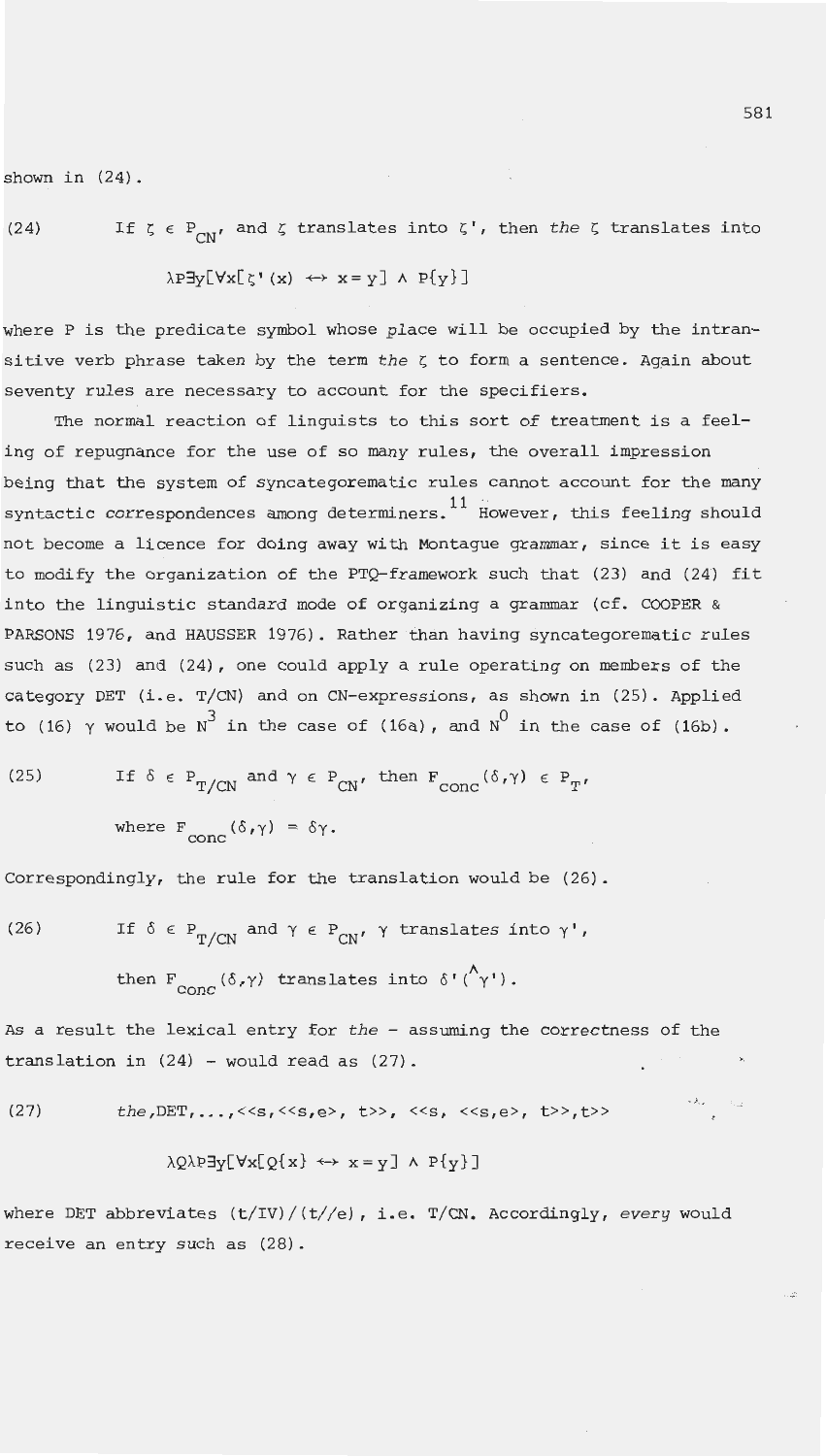(28) every,DET, ..• ,<<s,<<s,e>,t>>,<<s,<<s,e>,t>>,t>>

 $\lambda Q \lambda P \forall x [Q\{x\} \rightarrow P\{x\}]$ 

given Montague's analysis of *every.* 

Summarizing, one can observe that the 'only one DET-position hypothesis' can easily be accounted for in the PTQ-framework by casting rules such as (23) and (24) into a different mould. In the next section I shall discuss some of the predictions of this hypothesis with the help of the framework presupposed by  $(25) - (28)$ .

5. DETERMINERS, ADJECTIVES AND NUMERALS

In Section 3 I have argued that the MLH-approach of X-syntax leads to a restrictive and very natural hypothesis about the determiner of an NP: the 'only one DET-position hypothesis' (OODH) . In Section 4 I have tried to make clear that the OODH perfectly fits into the PTQ-framework, given a slight conceptual reorganization of the grammar. In the present section I shall confront the OODH with two apparently problematic areas in the specifier structure of NP's. The first one is pre-determiner position, the second is the status of numerals.

It is a fact of English and Dutch that determiners can be preceded by modifying elements. Moreover, some members of (22) occur as specifiers together, one preceding the other. The relevant material is given in (29).

| (29) | a. almost every child   | e. nearly all children                                          |
|------|-------------------------|-----------------------------------------------------------------|
|      |                         | b. almost all the children f. so very many interesting problems |
|      | c. all the/my children  |                                                                 |
|      | d. *the/my all children |                                                                 |

Extending the range of the descriptive domain, I shall first focus on' the internal structure of the italicized constituents in (30) before going further into the problems raised by (29) .

(30) a . that *very nice* book b. that *so particularly* nice book c. that *almost painfully accurate* description

The MLH-hypothesis states that (30a) be analyzed as (31a) and (30c) as (31b) .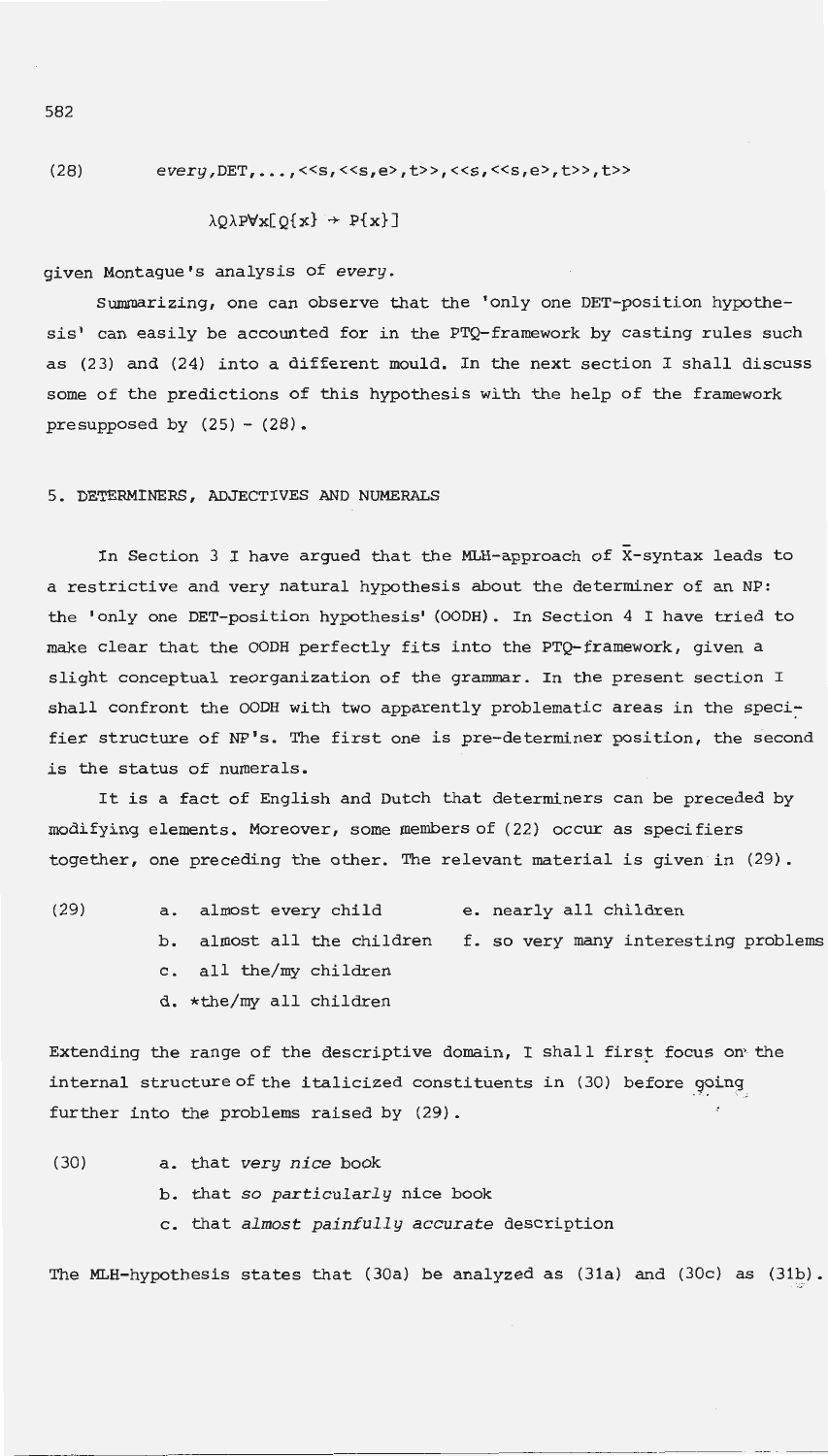

The (adverbial) modifiers are represented here by the label MOD, whose exact X-status I shall ignore here. The modifiers *almost, nearly, so* and *very*  clearly belong to MOD: they can all take adjectives.

Focussing now on (29a) one can say that the OODH forces us into the position of analyzing *almost every* as consisting of a C modifying an  $x^i$ , given the MLH-rules (15). The data in (30) strongly suggest that it is *every*  rather than *almost* that counts as the head of the construction. In other words, we must accept DET as a possible value for X in the  $\bar{x}$ -syntax. Following Chomsky, the MLH-approach very reluctantly allows of X-categories as contrasted with the U3LH.  $^{12}$  This strategic attitude seems to pay off. Consider the diagrams in (32).



Comparing the DET-structures of (32) with the A-structures of (31) we can observe that there is a structural parallelism. That is, the DET-projection line and the A-projection line seem to share certain properties with, respect to their modifiers. So we must ask ourselves whether DET and A have properties in common. An attractive answer is that they have, from the historical point of view. The Old-English predecessors of *every, each,* etc. are often considered adjectives in the traditional literature .

I do not say that determiners *are* adjectives. I merely say that they share certain structural properties. Given the fact that DET is an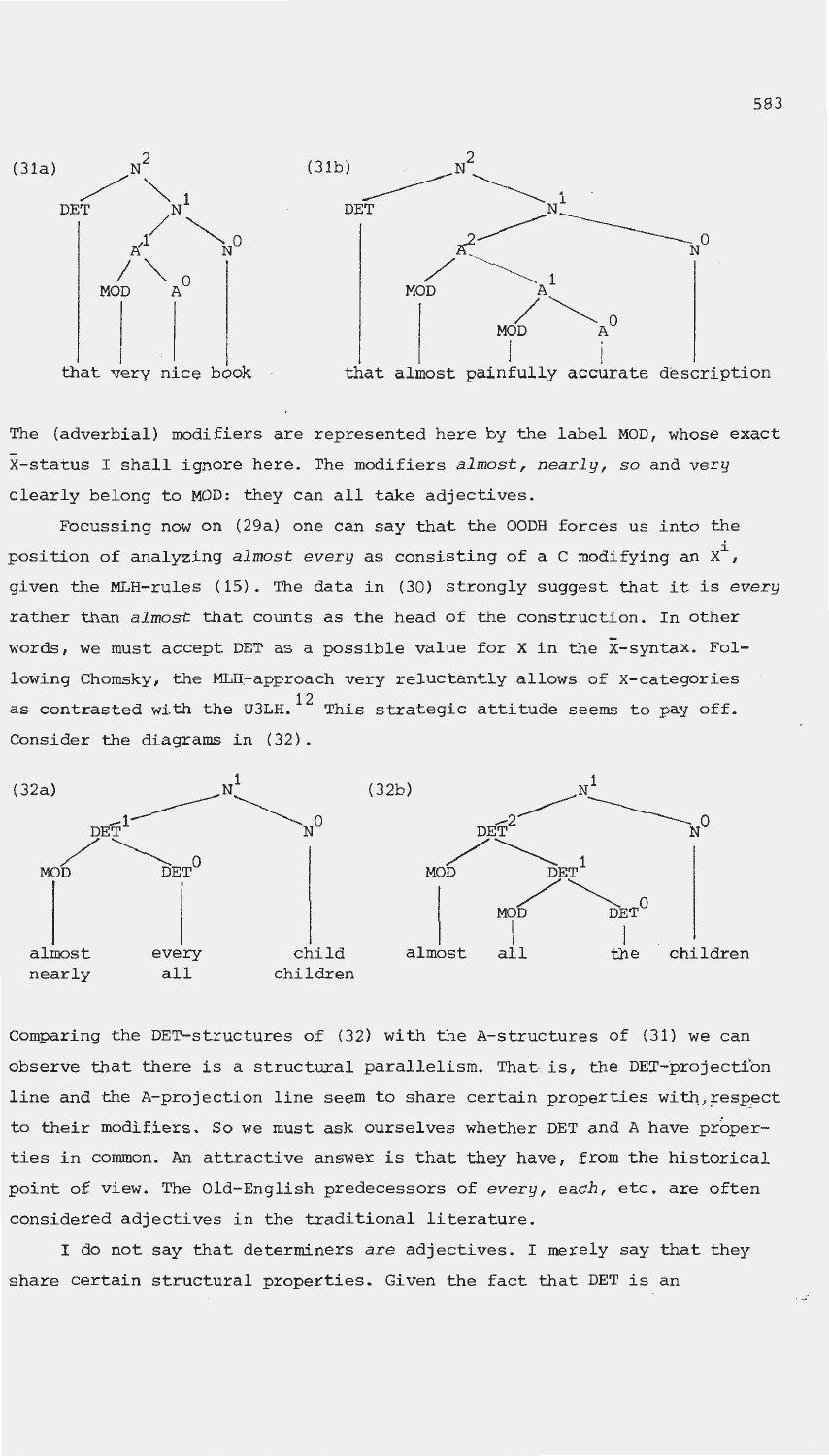improductive category, whereas A is productive, one could maintain that DET is a "frozen" adjective, that is, originally an adjective, but having acquired more and more specific properties distinguishing it from real adjectives. DET is frozen in the sense that its property of taking modifiers dates back from the period in which it was an adjective. English and Dutch show the same development in this respect. One might say that both languages have developed such that the  $N^{m-1}$  modifier got its specific function of forming a CN into a term (cf. LIGHTFOOT 1979, pp.167-186). An interesting problem arising from this analysis is that constituents such as *almost* and *nearly* in (31b) belong to the category CN/CN , whereas they belong to DET/DET in the case of  $(32)$ . The question is how semantics accounts for categorial transitions.

Summarizing - and aware of some speculative elements in the above paragraphs - I would say that the OODH entails a DET-projection line, which means that DET is a value for X. Synchronically we capture the structural parallelism with respect to the A-projection line . Observing that the range of modification of DET as well as the number of members of the category DET are very much restricted, we turn back to history. Diachronically seen DET belonged to A. Thus the MLH-approach accounts for the present situation in which DET differs from A in certain respects as well as for the correspondences that remain. The U3LH-approach cannot give such an account on the basis of predictions commanded by (8) .

There is an apparent problem with (29b) that we cannot leave out of consideration. In the diagram (32b) *all* occurs as the modifier of *the .* So a distinction is made between a DET *all* and a MOD *all .* Comparing the corresponding Dutch data with the examples in  $(2)$ , we can easily observe that this distinction comes out in Dutch at the morphological level, as shown in (33) .

(33) a. al de kinderen b. \* alle de kinderen all the children c. \*al kinderen <br />
d. alle kinderen all children

Example (33b) shows that *alle* cannot modify the definite article as contrasted with *al* in (33a) . Dutch makes a distinction between the determiner *alle* occurring in (33d) and the modifier *al .* Note that the modifier does not occur in an indefinite NP as shown in (33c) . Again the historical

 $\mathcal{P}_{\text{ref}} = \mathcal{P}_{\text{ref}}$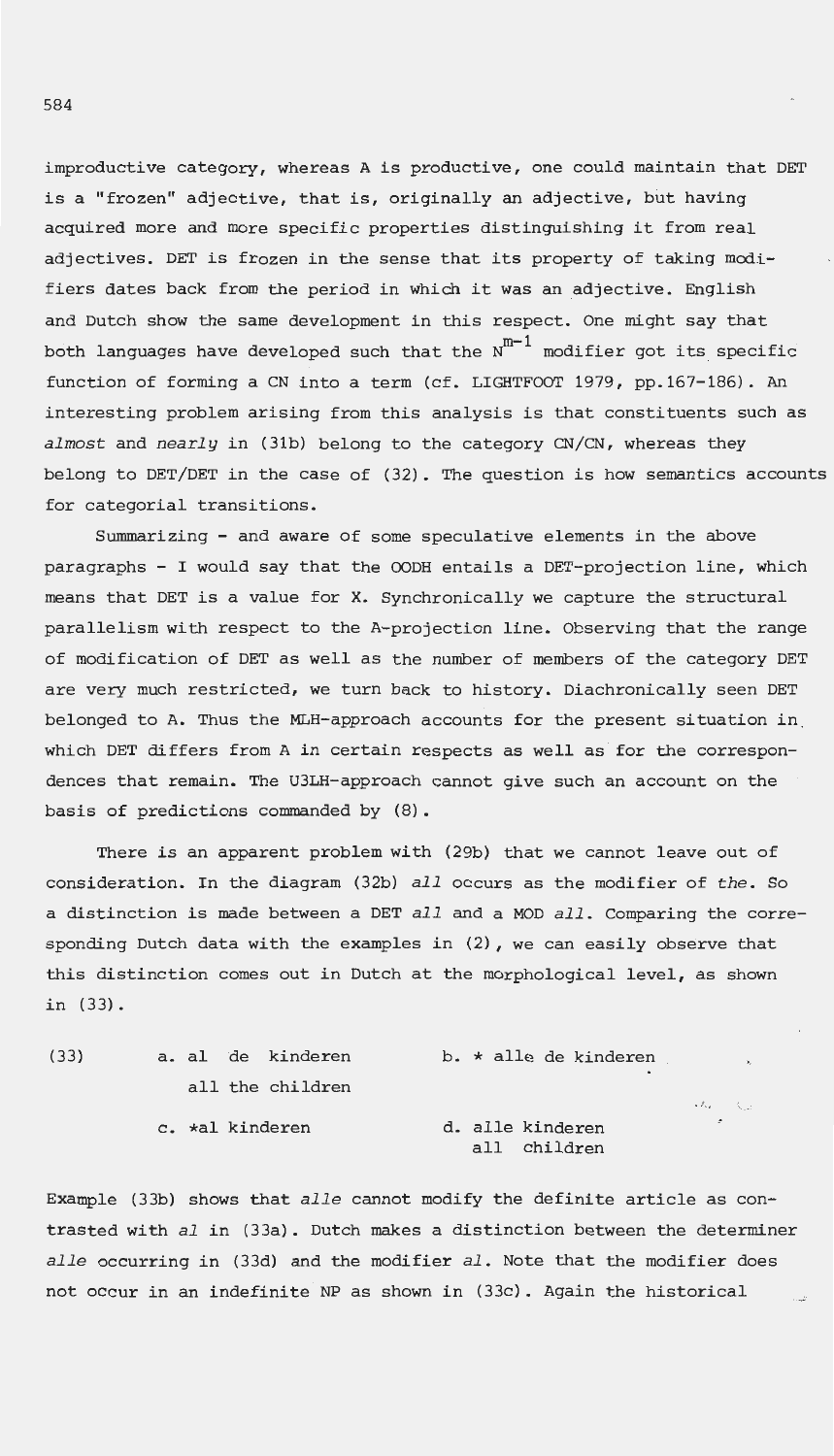development of the language under analysis can be taken into account. *Alle*  results from a fusion of *al* and the definite article. In this sense, *alle kinderen* and *al de kinderen* are to be considered variants. It seems justified to say that they are variants, from the synchronic point of view: there is hardly any semantic difference between the two phrases.

The Dutch data suggest that the English *all* belongs to two different syntactic categories:  $all$ , occurring in (29b/d/e) must be considered a determiner, whereas  $all_{2}$  in (29c) is to be taken as a modifier.

The second problematic area with respect to the predictions made by the OODH is shown in  $(34)$  and  $(35)$ .

- (34) a. I saw these three children b. I saw three children c. \*I saw three these children.
- (35) a. I heard about these few attempts to escape b. I heard about few attempts to escape c. \*I heard about few these attempts.

Recall that the U3LH excludes the c-sentences by requiring that *three* and *few* be rewritten on a lower level of phrase structure than *these.* That is, in the lexicon *three* and *few* are syntactically characterized such that they can be inserted only in the N2 -specifier positions, *three* as a Noun and *few*  as a Q<sub>2</sub>. JACKENDOFF (1977, pp.128-134) defends the position that *three* is a Noun with the argument that numerals cannot be preceded by degree specifiers such as so, *too, how,* etc. Furthermore there are constructions such as *<sup>a</sup> beautiful two weeks, a dusty four miles,* etc., suggesting that numerals behave like nouns with respect to the specifiers they can occur with. As a result *three children* is to be derived from a structure corresponding to *a six of weeks* generated by the base component. Two local transformational rules are necessary to delete the *a* and the *of;* both are obligatory.

Apart from the weakness of the two arguments cited above (e.g. the  $\sim$ determiner *all* can be modified by *nearly,* as contrasted with the derminer *some;* nevertheless, Jackendoff puts *all* and *some* in the same category) and of the other arguments given by Jackendoff, the underlying structure seems highly unnatural in view of constructions such as *approximately twenty books, nearly forty children,* etc. To derive *these almost twenty hits* from *these almost a twenty of hits* appears to me artificial and ill-motivated.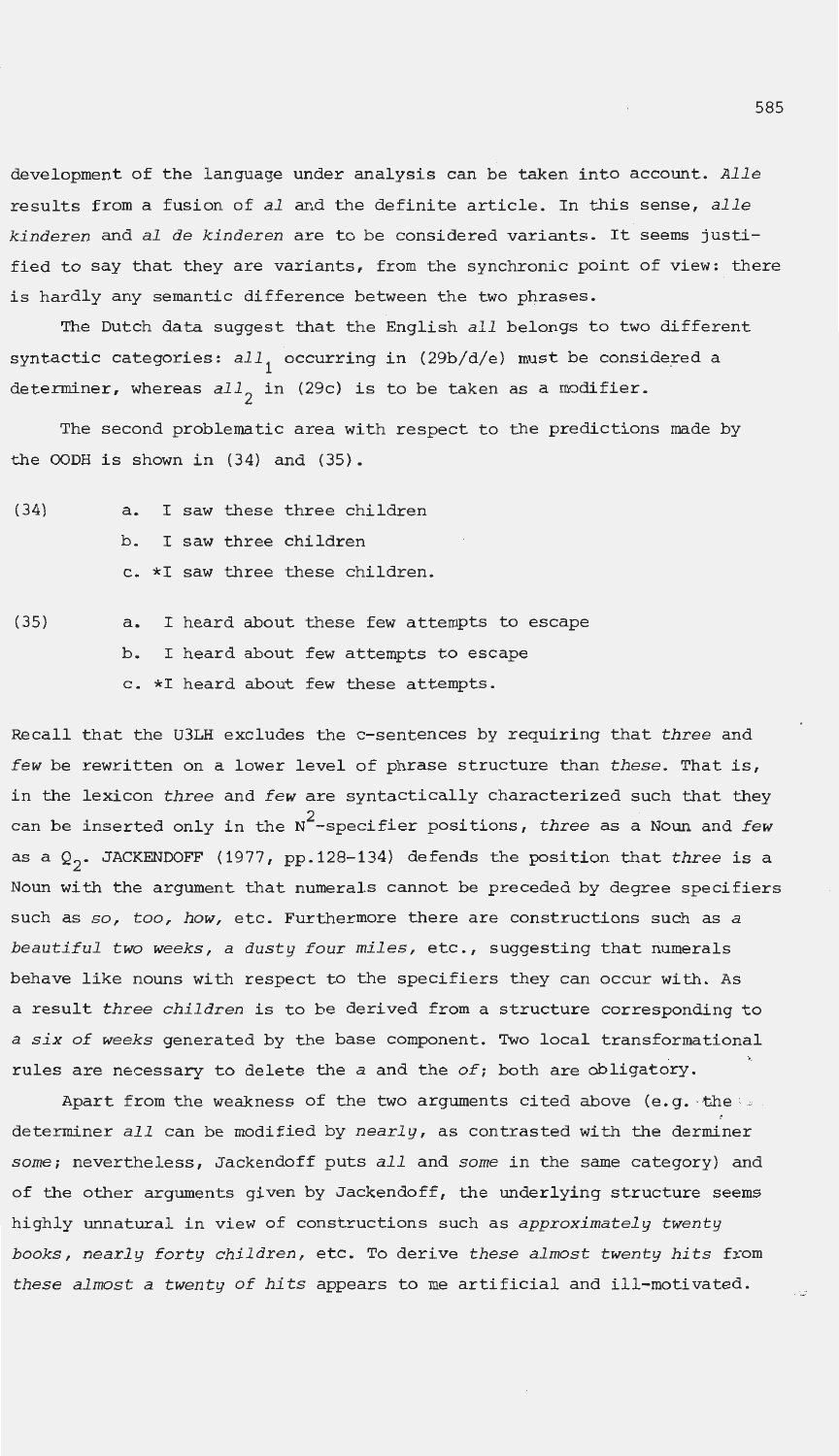Though the MLH certainly allows an analysis where *three* can be taken as a Noun, I would like to explore the position where numerals are analyzed as taking an N<sup>i</sup> to form an N<sup>i+1</sup>, because I think that such an analysis might contribute to the solution raised in connection with phrases such as  $(3)$ . That is, by following this line of argumentation I hope to be able to account for the difference between *three nice books* and *\*nice three books;*  more generally, for the principles determining the order of specifiers and adjectival constituents with respect to each other in the pre-nominal position .

Assuming that *these* in (34a) is a DET, *three* must occur at a lower level of phrase structure. Let us provisionally label *three* as an adjective, thus expelling numerals from (22). BARTSCH (1973) defends this position by assuming that numerals belong to the category of plural adjectives. BENNETT (1975, p.132) observes that phrases like *the few gods, the many gods,* and *the twelve gods* "function much like[ ••. ] occurrences of adjectives", without being specific about their syntax. As said Bennett introduces these specifiers syncategorematically, which means that *the twelve* is introduces as a whole. The MLH-syntax would represent  $(34a)$  as in  $(38a)$ .<sup>13</sup>



What does a sentence like (34a) *I saw these three children* mean? A settheoretical basis for an answer to that question seems appropriate. The  $N^1$ can be said to refer to those subsets of the power set *child* that contain three members. (This power set, being the set of all subsets, contains subsets consisting of one member, two members, three members, and so on.) The determiner *these* can be analysed as identifying a particular three-membered set in the set referred to by  $N^1$ . Type-logical differences can be applied to guarantee the right combinations, as I shall show below. Going a little bit further into the nature of *these* one can say that this determiner introduces a certain group deictically. I shall symbolize this sort of introduction as  $\theta A[\ldots,A\ldots]$ , where A refers to a set, and where we can say that (39) holds. (3!A meaning 'there is a unique A):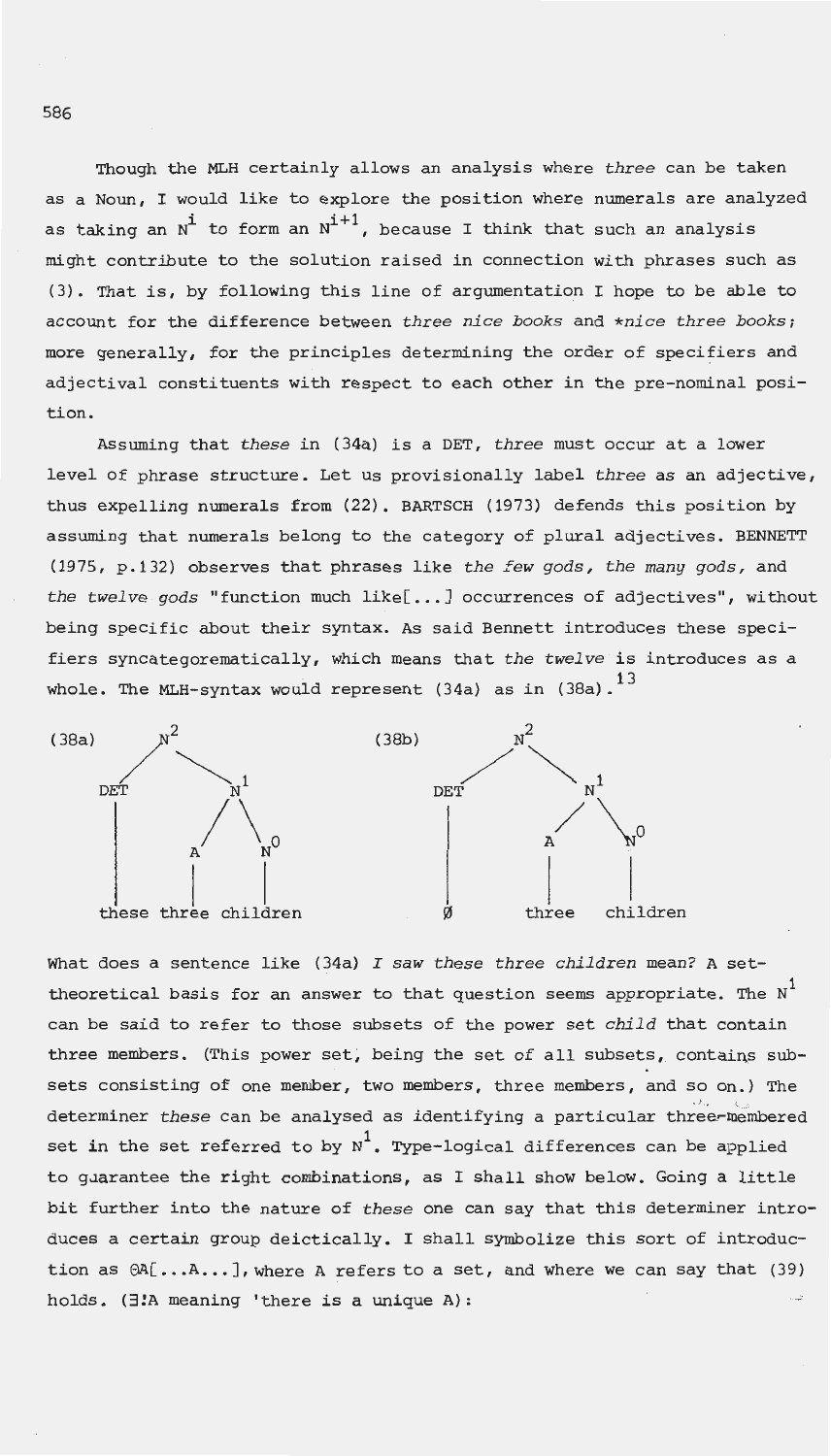(39)  $\Theta A[\alpha(A)] \leftrightarrow \exists! A$  such that A is deictically or contextually or anaphorically given and  $\alpha$  is true of A.

The indefinite determiner  $\emptyset$  would have an existential quantifier in the position where the definite determiner has the 0-quantifier : the NP *three children* can be analyzed as introducing the existence of a certain subset in the power set *child.* 

The above semantic analysis of the two phrases under consideration closely ties up with work done by BARTSCH (1973) and BENNETT (1975) . However, there appear to be three problems with the Bartsch-Bennett position that result from trying to reorganize the current PTQ- framework in terms of the MLH- $X$ -syntax as in Section 4. Firstly, singular determiners have plural counterparts introduced by different rules. In a Bennett-approach which allows more than seventy syncategorematic rules to describe the specifiers under analysis, this is not felt as an objection. However , in the MLHapproach where we want to have lexical entries it is. We do not want to have an entry for the singular *the* and several entries for the plural *the*  if this can be avoided. The same applies to the other specifiers. Secondly, the Bartsch-Bennett position makes it necessary to distinguish between plural and singular predicates and also between plural and singular adjectives. Thirdly, the distributive and collective readings of sentences like (34a) and (34b) cannot be accounted for in a proper way . My intention is to propose a solution to the first two problems thus providing a basis for the solution of the third problem.

Both Bartsch and Bennett introduce PLUR as operators on a singular noun, though in a slightly different way. I believe that this is the root of many troubles, among which the duplication of so many rules. I shall assume that PLUR and SING are both operators of the same level providing for the cardinality of the set to which the  $N^{\text{O}}$  refers. Moreover, I shall assume that PLUR and SING are numerals. In other words, in (38a) PLUR does not appear at all: it is the numeral *three* that provides for the plurality of the noun phrase . Only if numerals like one, *two, three ,* etc . are absent , can SING and PLUR occur in the syntactic structure of NP's. I shall show that these assumptions lead to a more satisfactory analysis of the NPstructure than in the literature mentioned here.

A first sight my position would entail that PLUR and SING are to be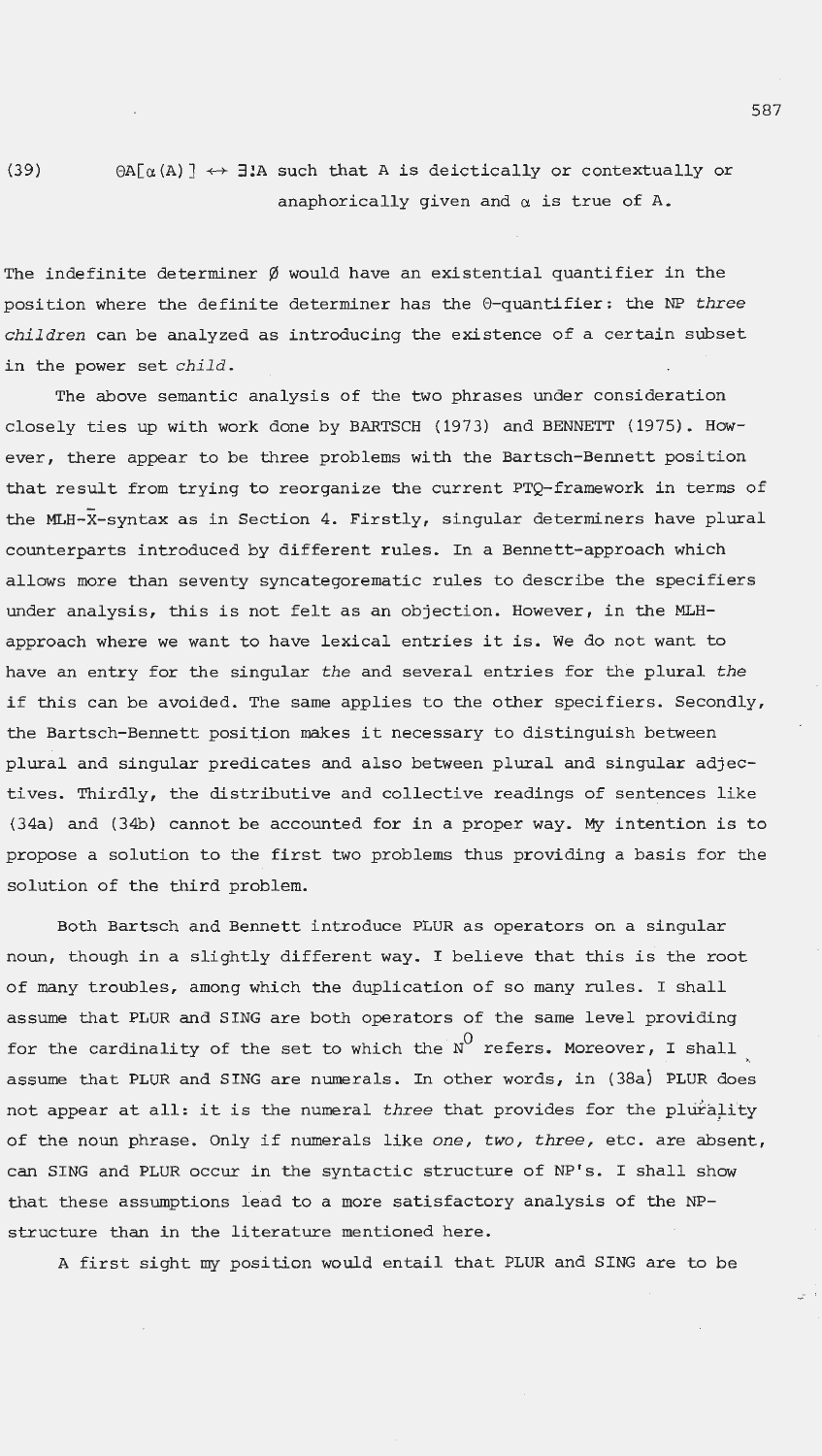taken as adjectives, just like numerals. If, for expository purposes, we leave out intensions, this would mean that they belong to the category CN/CN; that is, they would have to be considered as functions operating on properties (of individuals) to yield properties (of individuals) . In other words, they would belong to the category <<e,t>, <e,t>>. Given our analysis of the plural NP's in (38) this will not do, because PLUR should be taken as a function from properties (of individuals) to properties of properties, that is, as belonging to <<e,t>,<<e,t>>,t>>. Therefore, I shall propose the following three entries for SING, PLUR and *three* respectively.<sup>14</sup>

(40) a. SING, +NUM, ..., <<e,t>, <<e,t>,t>>  $\lambda$ O $\lambda$ P[ $\forall$ x[ $P(x) \rightarrow O(x)$ ]  $\wedge \#(P) = 1$ ] b. PLUR, +NUM, ..., <<e, t>, <<e, t>, t>>  $\lambda Q \lambda P[\forall x [P(x) \rightarrow Q(x)] \wedge #(P) \ge 2]$ c. three,  $+NUM, ...,$ ,  $\langle$ ,  $$ ,  $t>$  $\lambda$ Q $\lambda$ P[ $\forall$ x[ $P(x)$  + Q(x)]  $\wedge$  #( $P$ ) = 3].

The symbol # is to be taken as an operator yielding the cardinality of the set referred to by P.

One of the consequences of this proposal is that we have to analyse a phrase like *nice apples* in *I bought nice apples* as [0[PLUR[nice[app1e ' ]]]], and *nice apple* in *I bought a nice apple* as [a[SING[nice[apple ' ] ]]], where *apple '*  represents the form of the  $N^0$  being neutral between the plural and the singular form.

I shall now first demonstrate the proposal in some detail with the help of the derivations of (38a) and (38b) before discussing some of its other consequences. In (41) the different types of the elements in (38) are given. NUM replaces the label A.

 $\mathcal{P}_{\mathcal{F}} = \mathcal{P}_{\mathcal{F}}$ 

(41)  $N^0$  :  $\langle e, t \rangle$  - CN NUM:  $\langle e, t \rangle$ ,  $\langle e, t \rangle$ ,  $\langle e, t \rangle$ ,  $\langle e \rangle$  - (t/CN)/CN  $N^1$ :  $\langle e, t \rangle, t \rangle$  -  $t/CN$ DET: <<<e,t>,t>, <<<e,t>,t>,t>,t>> - T/(t/CN)  $N^2$  : <<<e, t>, t>, t>

The complete derivation from bottom to top of the noun phrase *these three*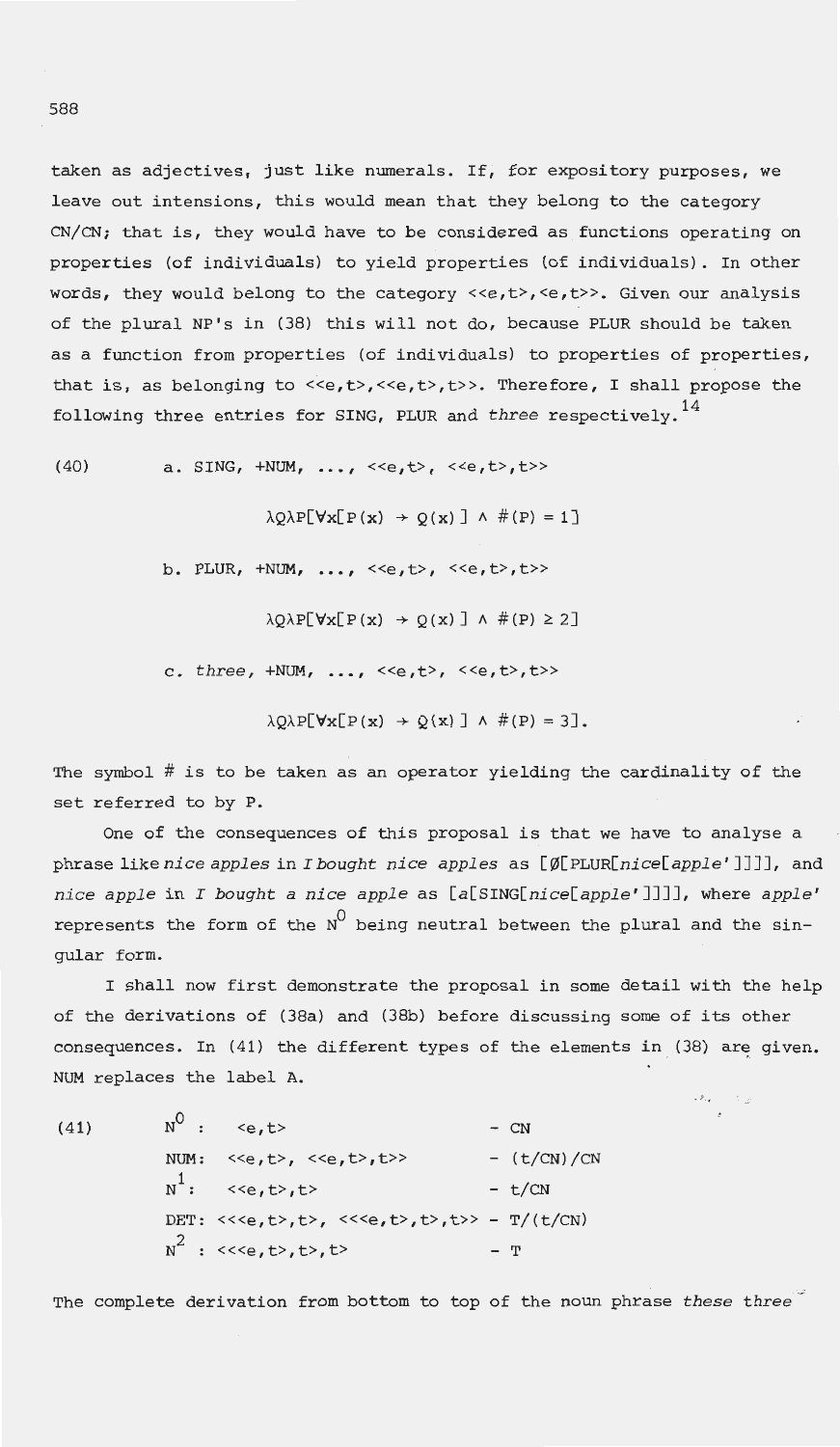*children* in (34a) on the basis of its syntactic structure (38a) - given the replacement of A by NUM as indicated in  $(41)$  - is shown in  $(42)$ .

(42) 
$$
N^0
$$
 : child'  $\sim$  child'  
\n $N^1$  : three child'  $\sim \lambda Q\lambda P[Vx[P(x) \rightarrow Q(x)] \land \#(P) = 3]$  (child')  
\n $\Leftrightarrow \lambda P[Vx[P(x) \rightarrow child'(x)] \land \#(P) = 3]$   
\nDET: these  $\sim \lambda Q\lambda P\theta A[Q(A) \land P(A)]$   
\n $N^2$  : these three children  
\n $\sim \lambda P\theta A[\lambda P[Vx[P(x) \rightarrow child'(x)] \land \#(P) = 3](A) \land P(A)]$   
\n $\Leftrightarrow \lambda P\theta A[Vx[A(x) \rightarrow child'(x)] \land \#(A) = 3] \land P(A)].$ 

Note that DET correctly introduces predicates of predicates. Assuming that the plural *the* does not differ *semantically* from the singular *the,* I shall assign *this* the same semantic representation as *these* in (42) . Consequently, *this child* will be represented as in (43).

(43)  $\lambda \text{PTheta}[\text{Vx}[A(x) \rightarrow \text{child'}(x)] \wedge \#(A) = 1] \wedge \text{P}(A)].$ 

I think that (43) is a precise formalization of Chomsky's suggestion to analyze definite specifiers such as *the* and *these* in terms of universal quantification over a set containing just one member in the case of singular NP's.

Turning now to (38b) we can give the bottom-to-top derivation of the NP *three children* in (34b) :

(44) 
$$
N^{\circ}
$$
 : as in (42)  
\n $N^{\circ}$  : as in (42)  
\nDET:  $\emptyset \rightsquigarrow \lambda Q \lambda P \exists A [Q(A) \land P(A)]$   
\n $N^2$  : three children  $\rightsquigarrow \lambda P \exists A [\lambda P[\forall x [P(x) \rightarrow child' (x)] \land \#(P) = 3](A) \land P(A)]$   
\n $\Leftrightarrow \lambda P \exists A [[\forall x [A(x) \rightarrow child' (x)] \land \#(A) = 3] \land P(A)].$ 

The derivations (42) and (44) show that it is possible to combine Montaguegrammar with Chomsky-syntax. Note that (38a) and (38b) are not analysis trees in the PTQ-sense. They are phrase structural configurations. The' combinatorial mechanism involved in (42) and (44) is in conformity with Frege's principle .

The same applies to the mechanism involved in the derivation of sentences such as (45) :

(45) Three children walked.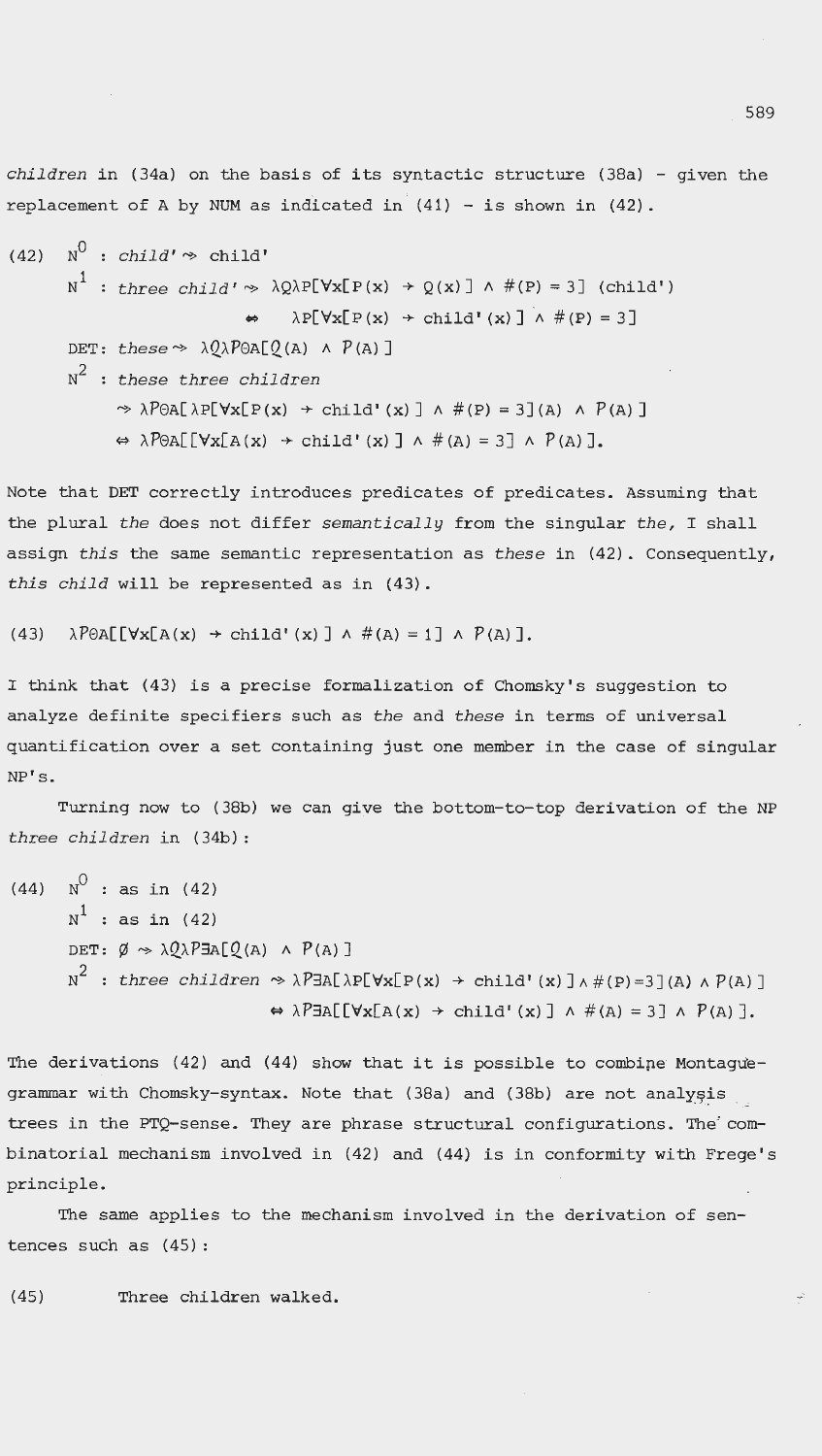It will be understood that the standard treatment of *walk* (I ignore tense here) must be adapted to the present analysis of NP's. That is, walk must be considered to belong to the type <<e, t>, t> rather than to the type <e, t>. I shall now give the complete derivation of (45) to show that no problems arise. The categorial tree of (45) is given in (46); in (46a) in Montague's notation, in (46b) in Chomsky's notation.



The semantic derivation corresponding to (46) is given in (47), where I start giving the  $N^2$ -representation ending (44).

(47) 
$$
N^2
$$
:  $\lambda P \exists A [[\forall x[A(x) \rightarrow child' (x)] \land \#(A) = 3] \land P(A)]$   
\n $V^0$ :  $\lambda P \forall x [P(x) \rightarrow walk' (x)]$   
\n $S : \lambda P \exists A [[\forall x[A(x) \rightarrow child' (x)] \land \#(A) = 3] \land P(A)]$  ( $\lambda P \forall x [P(x) \rightarrow walk' (x)]$ )  
\n $\Leftrightarrow \exists A [[\forall x [A(x) \rightarrow child' (x)] \land \#(A) = 3] \land \lambda P \forall x [P(x) \rightarrow walk' (x)] (A)]$   
\n $\Leftrightarrow \exists A [[\forall x [A(x) \rightarrow child' (x)] \land \#(A) = 3] \land \forall x [A(x) \rightarrow walk' (x)]]$ .

To complete this sketch of the consequences of my proposal (40) I shall give the entries for  $a(n)$ , some and every without much comment.

(48) *a*(n), DET, ..., <<<e, t>, t>, <<<e, t>, t>, t>>  $\lambda$ Q $\lambda$ P $\nexists$ A[Q(A)  $\land$  P(A)] *some*, DET, ..., <<<e, t>, t>, <<<e, t>, t>, t>>  $\lambda$ Q $\lambda$ P $\nexists$ A[Q(A)  $\wedge$  P(A)] *every*, DET, ..., <<<e, t>, t>, <<<e, t>, t>>  $\lambda$ Q $\lambda$ PVA[Q(A) + P(A)].

As a consequence of the present analysis the difference between  $a(n)$  and some can be accounted for in a natural way: the entry for  $a(n)$  and *every* must be extended to include the information-that  $a(n)$  can only c-command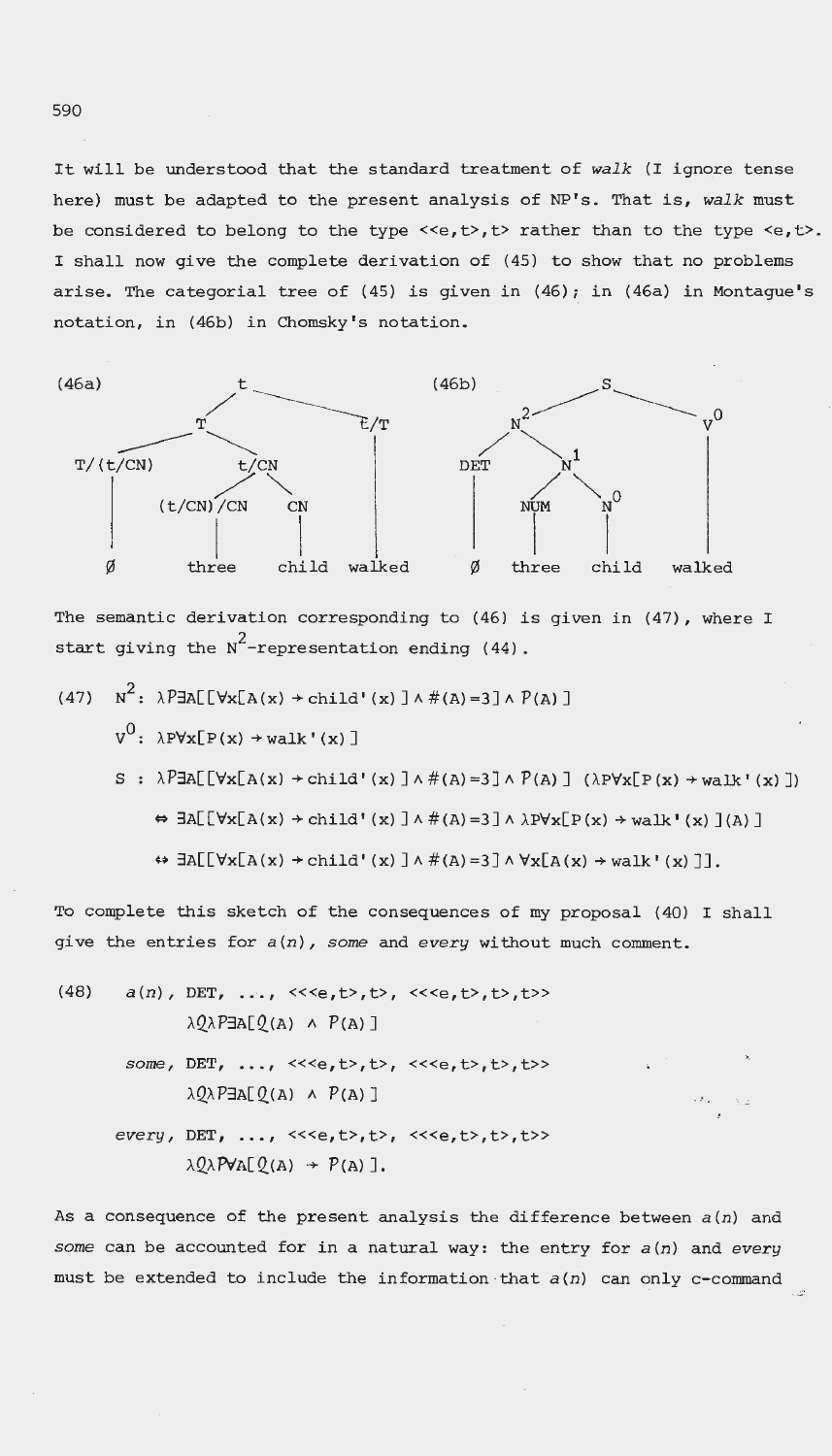the SING-node, whereas *some* can take both SING and PLUR as in *I saw some man at the door* and *I saw some men at the door,* respectively.

I shall now discuss some of the consequences of the above proposal. First of all, my statements with respect to  $(18) - (20)$  must be slightly modified. The path from  $N^0$  up to and including  $N^{m-1}$  is less homogeneous than presented there: values for  $N^1$  can differ in their categorial status. At this point we enter a very interesting area: the X-syntax requires that all heads along a projection line share a common element, because this constant puts us in a position to express that  $x^0$  is the head of  $x^m$ . For all that we see that certain changes in the categorial status can take place, notably the change from <e,t> into <<e,t>,t> on the N-projection line as a result of the NUM-operation. So there is a certain tension between our wish to have a constant element along the N-projection line and the necessity to allow of categorial changes. I think that this tension can be resolved. After all a generalization is made by the simple fact that the  $\leq e, t$ occurs at the leftmost element in the representations of  $N^0$ ,  $N^1$  and  $N^2$ in (41).

Secondly, the present approach accounts for the difference between *three nice books* and *\*nice three books.* Moreover, it accounts for the ungrammaticality of (49).

# (49) \*These three four books.

The numerical *three* cannot operate on the <<e, t>, t>-phrase *four books*. Observe that (49) has a grammatical counterpart meaning 'these three or four books'. In this case *three* and *four* are co-ordinated. It is interesting to see that there are some circumstances in which numerals can be lowered along the N-projection line as shown in *those beautiful two weeks, a dusty four miles of road.* However, *\*those beautiful two trees, \*a dusty four churches* are not well-formed unless trees and churches are understood as units of measure. <sup>15</sup>

Thirdly, as contrasted with JACKENDOFF (1977) *few* and *many* can be treated as numerals, along the line from (38) to (44), though with a different semantic representation concerning the cardinality of the set A (cf. BENNETT 1975; KLEIN to appear). Again it is interesting to compare the Dutch data with the corresponding facts of English: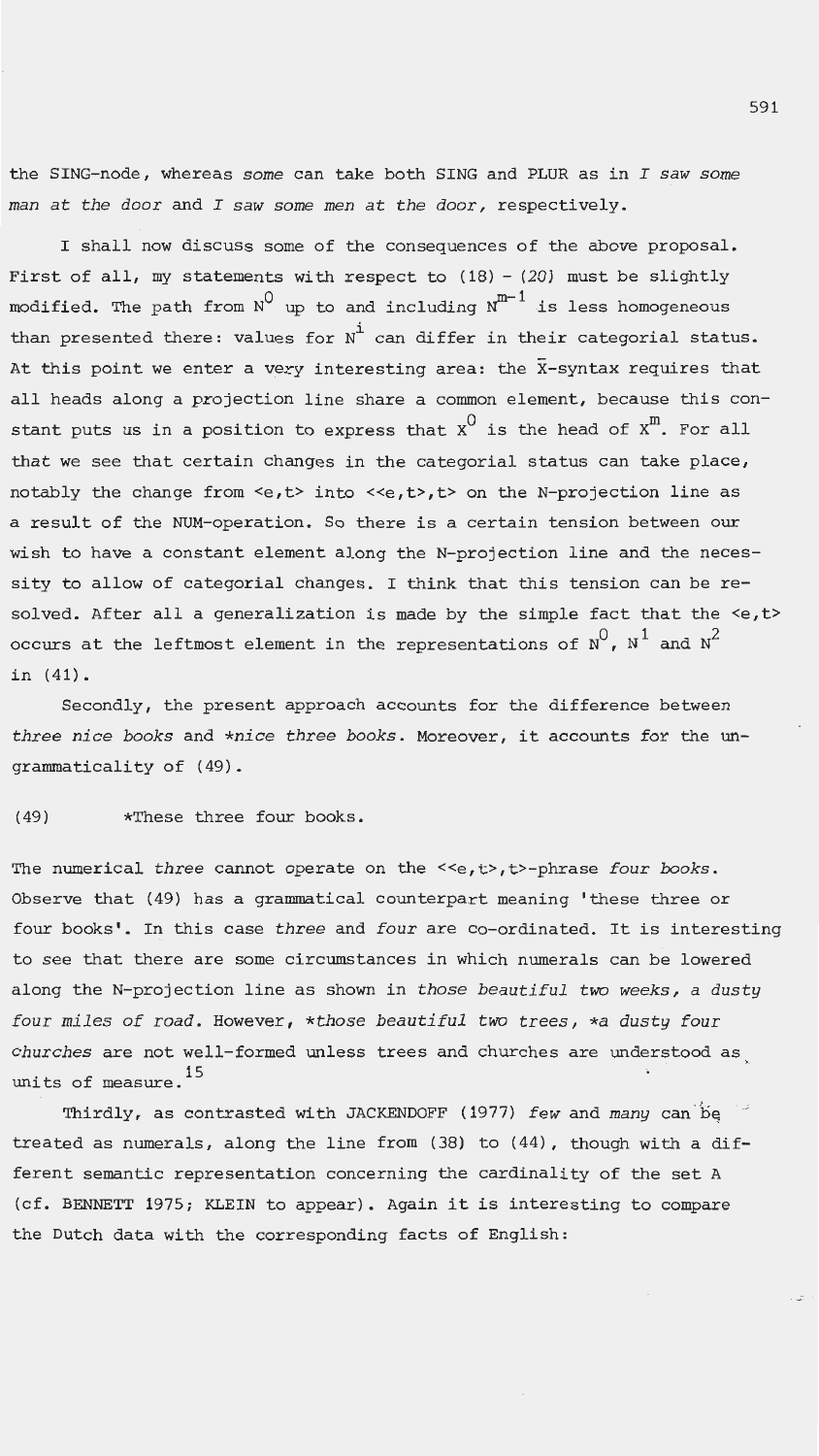- (50) a. weinig kinderen few children b. \*de weinig kinderen die...
	- c. ?weinige kinderen

d. de weinige kinderen die... the few children that...

the many children that...

(51) a. veel kinderen many children c. vele kinderen b. \*de veel kinderen die... d. de vele kinderen die...

There is a clear difference between *veel/weinig* and *vele/weinige.* The latter is a declined form occurring most properly after a determiner. However, *vele kinderen* is well-formed though slightly outmoded. In my idiolect (50c) is worse than (51c). Suppose that *de vele kinderen* in (51d) would be analyzed as *these three children* in (38a). In that case *vele* would be a numeral, showing adjectival features by its declined form. Given the data in (50) and (51) it would be unnatural to put *veel* and *vele* in the same category. Consequently one could argue that *veel* is a determiner rather than a numeral, whereas *vele* is a numeral rather than a determiner. If this argument holds, then one could argue in favour of the view that *three* in *three children* is a determiner as well. As said, I have tried out that line of thought in an earlier version of this paper in an effort to account for setintroduction, cardinality and quantification at the level of DET only. As the present analysis of (38) runs quite smoothly as far as the derivations (42) and (44) are concerned, I have cut off the former line of thought for the time being.

As an immediate consequence of the assumption that *few* and *many* must be treated on a par with *three* a somewhat comical effect arise: the structures of *these three children* and *these few attempts* resemble structure (12): *these* asymmetrically c-commands *three* and *few.* Note, however, that (38a) is not rigid as shown in (16a). By removing numerals (among which *few, many,* etc.) from (22), we do not bring ourselves back to a position where we need the Specifier Constraint (13) to account for the data. The fact that numerals are to be asymmetrically c-commanded by DET, follows from the difference between NUM and DET in (41).

Fourthly, the label A in X-syntax is to be restricted to "pure adjectives" whatever that may be. KAMP (1972) and BENNETT (1972) among others make it clear that adjectives do not form a homogeneous category. At any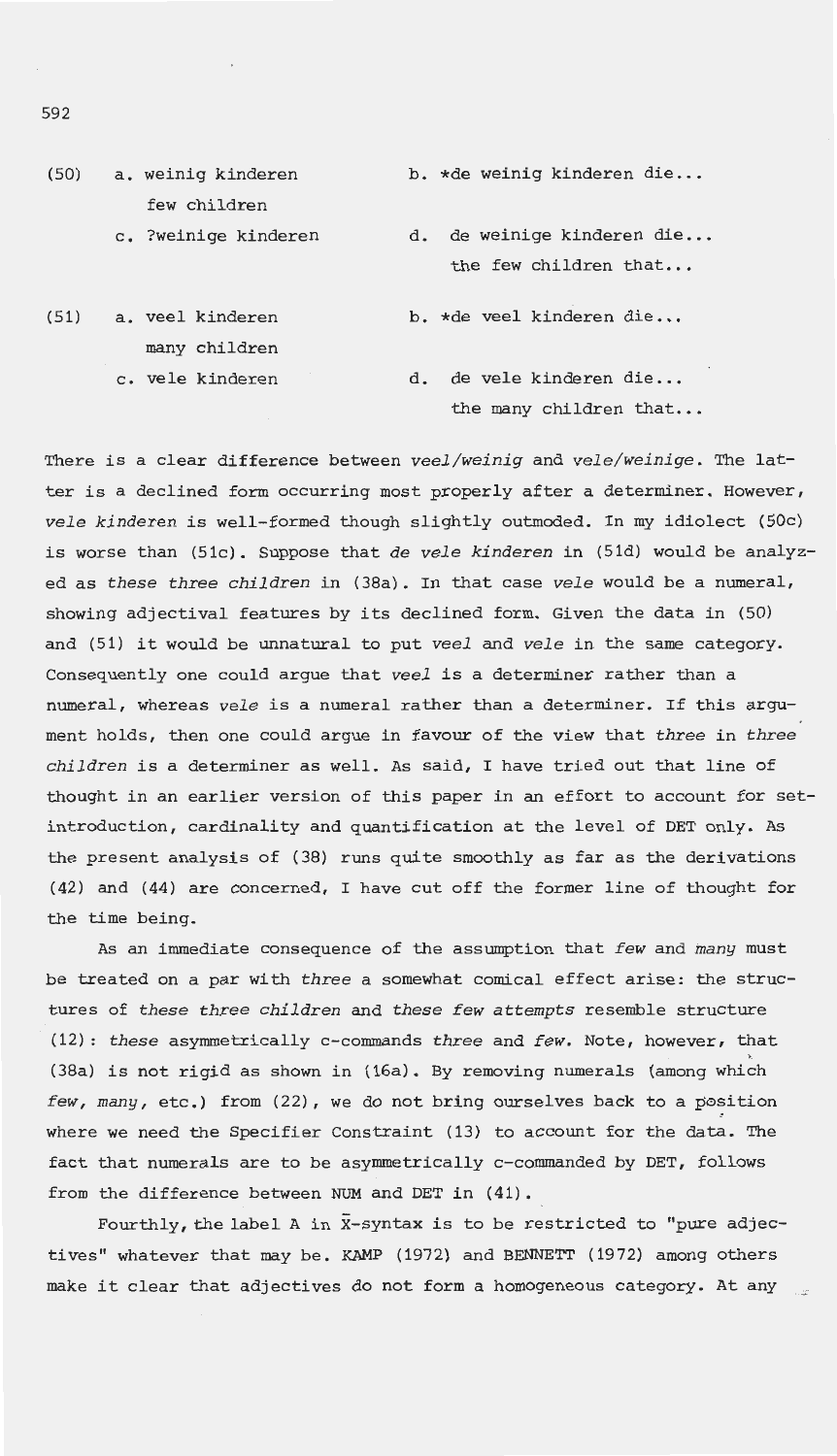rate, X-syntax can provide for the categories showing adjectival behaviour.

Finally, the determiners *these, the,* and *all* have exactly the same semantic representation in the present analysis, except for their degree of 8-ship . In *all children* the specific subset A is identified either by context or by deixis. The universal quantifier covers all members of A. The same applies to *these* and *the .* 

I conclude here my elucidation of (38) - (48) . I am aware of the many intricacies of the specifier structure of NP. However, I believe to have shown that the OODH has consequences that can be dealt with adequately in the framework presented here.<sup>16</sup>

After the above discussion about the two problems of the Bartsch-Bennett approach to plurality that I have tried to solve, the third problem will be briefly discussed. Bennett is aware of the "magnitude of this problem" in the discussion of his second fragment (BENNETT 1975, p.133). To account for the collective reading of (34b) Bennett introduces three as in (52) .

(52) 
$$
\lambda \overline{P} \exists \overline{x} [ \text{group}' (\overline{x}) \land \forall y [\overline{x}(y) \rightarrow z' (y)] \land \overline{\exists y} [\overline{z}' (y) \land \overline{x}(y)] \land \overline{P} {\overline{x}}]
$$

In the part indicated by A a group is existentially introduced, in B quantification takes place over members of this group and in C the cardinality is given. The  $\bar{P}$  and  $\bar{x}$  indicate that one has to do with a letter referring to predicates of predicates and groups, respectively .

What does *I saw (these) three children* mean? In both cases one can have four "seeing events": (i) I saw three children together; (ii) I first saw two children together and then a third child; (iii) I saw first one child and then the other two together; and (iv) I saw them one by one.<sup>17</sup> It seems to me that it is the verbal predicate that creates the (felicitous) vagueness of interpretation. The sentence *I see (these) three children* shows that the present tense element has the effect of bringing the collective reading to the fore. This example, which I owe to Martin Stokhof, seems to support the thesis that one should not account for the collective or distributive reading of sentences in terms of representations for noun phrases resulting from (48) . In my opinion the collective or distributive readings of sentences are a matter of temporal quantification , i.e. quantification over events, situations or occasions, rather than a matter of noun phrases.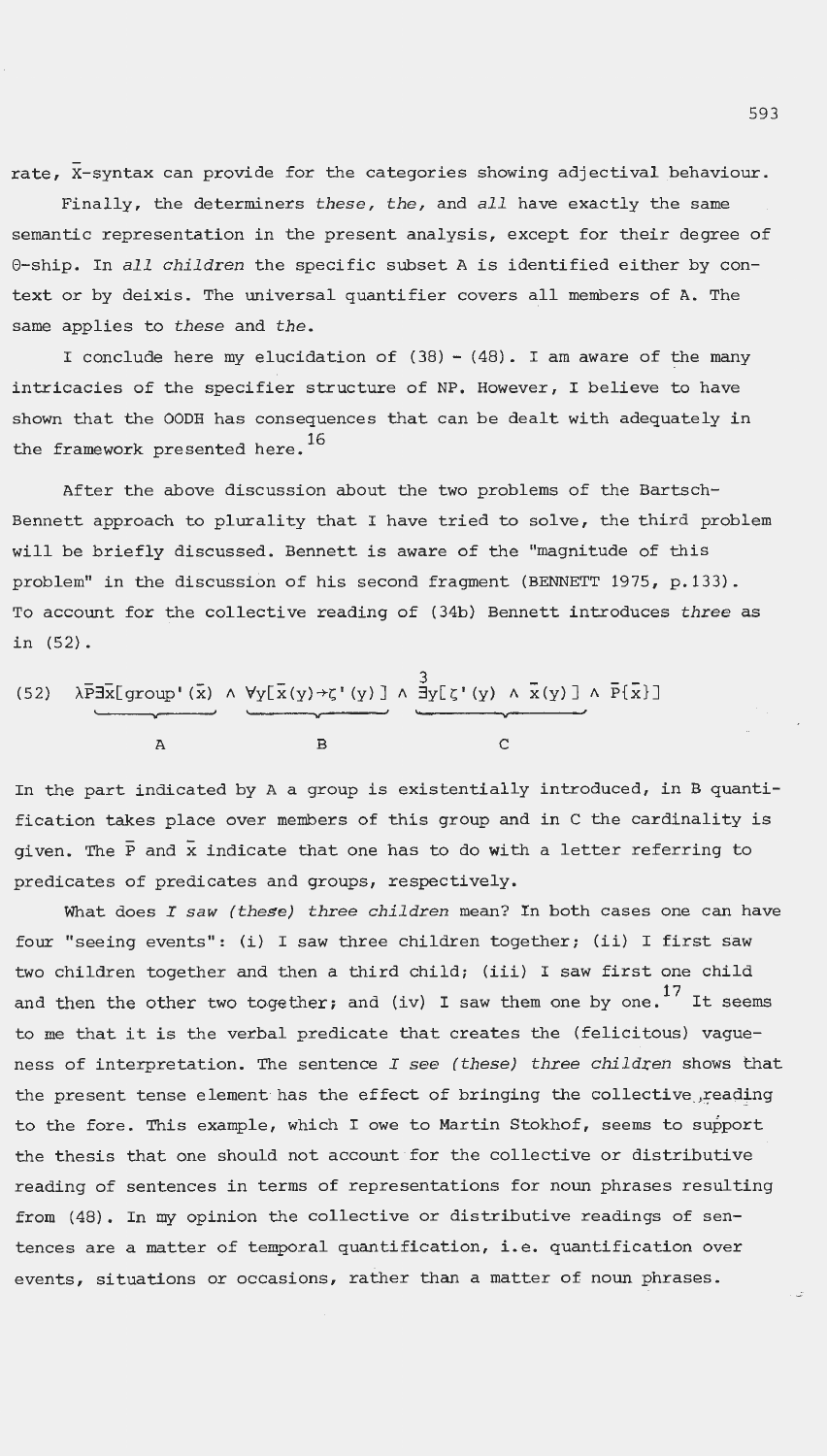# 6. CONCLUSION

I have tried to argue that the conceptual gap between Montague grammar and Chomsky-grammar is not so wide as is often assumed. My critical discussion of a particular version of  $\overline{X}$ -theory led to a variable  $\overline{X}$ -syntax having a bottom-to-top rule system, the Minimal Level Hypothesis. The 'only one determiner position hypothesis ' in the MLH-framework led to certain insights into the syntax and semantics of NP's that seem to corroborate the view that Montague-grammar fits in quite nicely with Chomsky-syntax.

### **FOOTNOTES**

- This paper results from work with my students. I thank Franciska de Jong, Leonoor Oversteegen, Frans Pennings, Karel van Rosmalen as well as Jacqueline Frijn/Fred Weerman for their substantial contribution to the present version. I am also indebted to my colleagues Johan Kerstens, Frederiek van der Leek and Arie Sturm for many suggestions on content and style of an earlier version. Finally, I want to thank Dennis de Champeaux, Jeroen Groenendijk and Martin Stokhof for their substantial  $\cdot$ portion in getting the things in Section 5 into the formal jacket I wanted to have them in.
- 1. In the presentation of this paper at the colloquium I used the term 'complementary distribution' where I have ' contrastive distribution' in the text of this article. My use of the former term linked up with JACKENDOFF's (1977, p.104). However, this use of a term widely applied in a different sense might cause some misunderstanding. Therefore, I have changed the terminology . The essence of contrastive distribution is of an analytical nature: given a string  $c_1$   $c_2$ ...  $c_n$  whose structure is to be determined,  $c_i$  and  $c_{i+1}$  in the structure  $[c_i \ c_{i+1}]$  never belong to the same category unless one has to do with co-ordinatiop, or with-subordination where  $c_i$  or  $c_{i+1}$  is the head of the phrase  $c$ .
- 2. More precisely, for the cluster  $x^0$  of sub-predicates if we take into account Jackendoff's thematic system as presented in JACKENDOFF (1976). See also VERKUYL (1976).
- 3. It can easily be understood why Jackendoff does not allow for an  $x^1$ specifier.  $x^0$  is taken as a function mapping ordered n-tuples of terms into propositions. Given the stipulation that all members of such an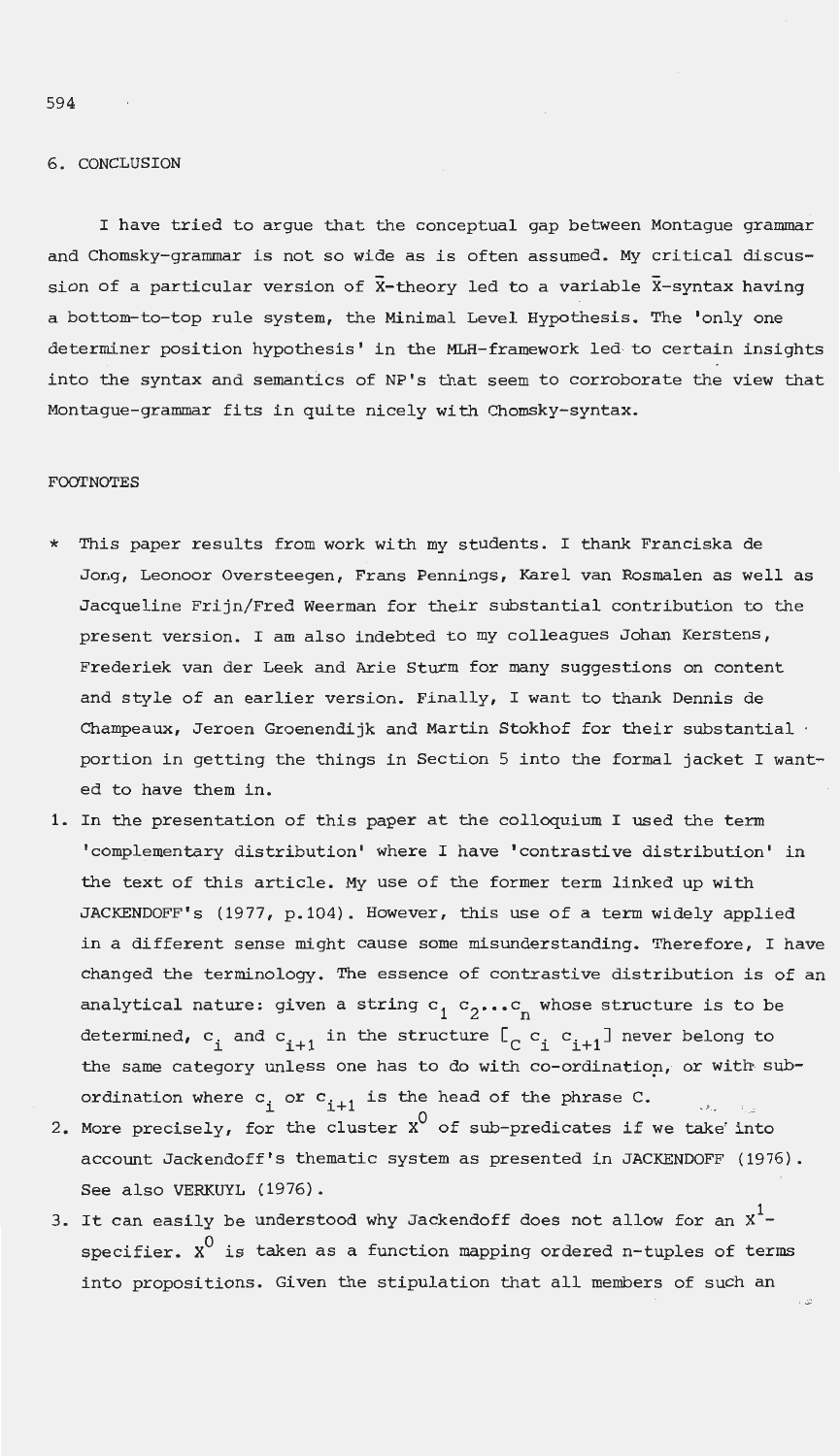n-tuple (minus the subject-NP) are located in the complement of  $x^1$  as sisters of  $\chi^0$ , there is semantically no room for any  $\chi^1$ -specifier.

- 4. That is, the claim that transformational rules can cross-classify on the basis of features proposed by Jackendoff.
- 5. Koster is not able to define the notion 'prominent' in terms of c-command because this structural relation does not distinguish between sister nodes. Hence Koster appeals to a certain functional hierarchy to define his notion 'more prominent than'. He is forced to do so because he accepts the U3LH. The notion 'c-command' is taken here in the sense of REINHART (1978): a node Ac-commands a node B if and only if A does not dominate B and the first branching node dominating A also dominates B.
- 6. This question is in fact one of the leading motives of this paper. In Chomsky's present theory one of the most important questions concerns the relationship between surface structure (called S-structure) and logical form. In the present paper I follow REINHART (1978) by trying to put as much syntax into surface structure as possible (as a matter of strategy) , thus restricting the syntax of logical form.
- 7. Note also that the MLH requires that transformational generalizations be made on the basis of  $x^m$  (or  $x^0$ ) in the Structural Descriptions rather than on the basis of the same numerical value, as was pointed out in KERSTENS & STURM (1978, p.42).
- 8. In Section 5 this contention will be slightly modified.
- 9. Chomsky's analysis hinges on the direct association of the feature [+plur] with the plural morpheme in phrase structure. As I shall argue the feature [+plur] should be located higher up in the NP. Morphological rules can introduce the plural morpheme on the basis of the presence of the syntactic feature [+plur] in the noun phrase.
- 10. A lot of problems remain, however. For instance, there is an interaction between predicates and quantified expressions. According to Milsark the sentence *Coffee tastes well, dolphins are intelligent* can be analysed as having a universally quantified NP. Though I shall not elaborate that point I believe that the analysis given in Section 5 can in principle account for this sort of problems.
- 11. More generally, such an approach does not aim at defining the notion 'possible rule' and 'possible grammar' in the sense that restrictions are put on the function and form of rules for the sake of explanatory adequacy.
- 12. Chomsky seems to restrict the values for X to the productive categories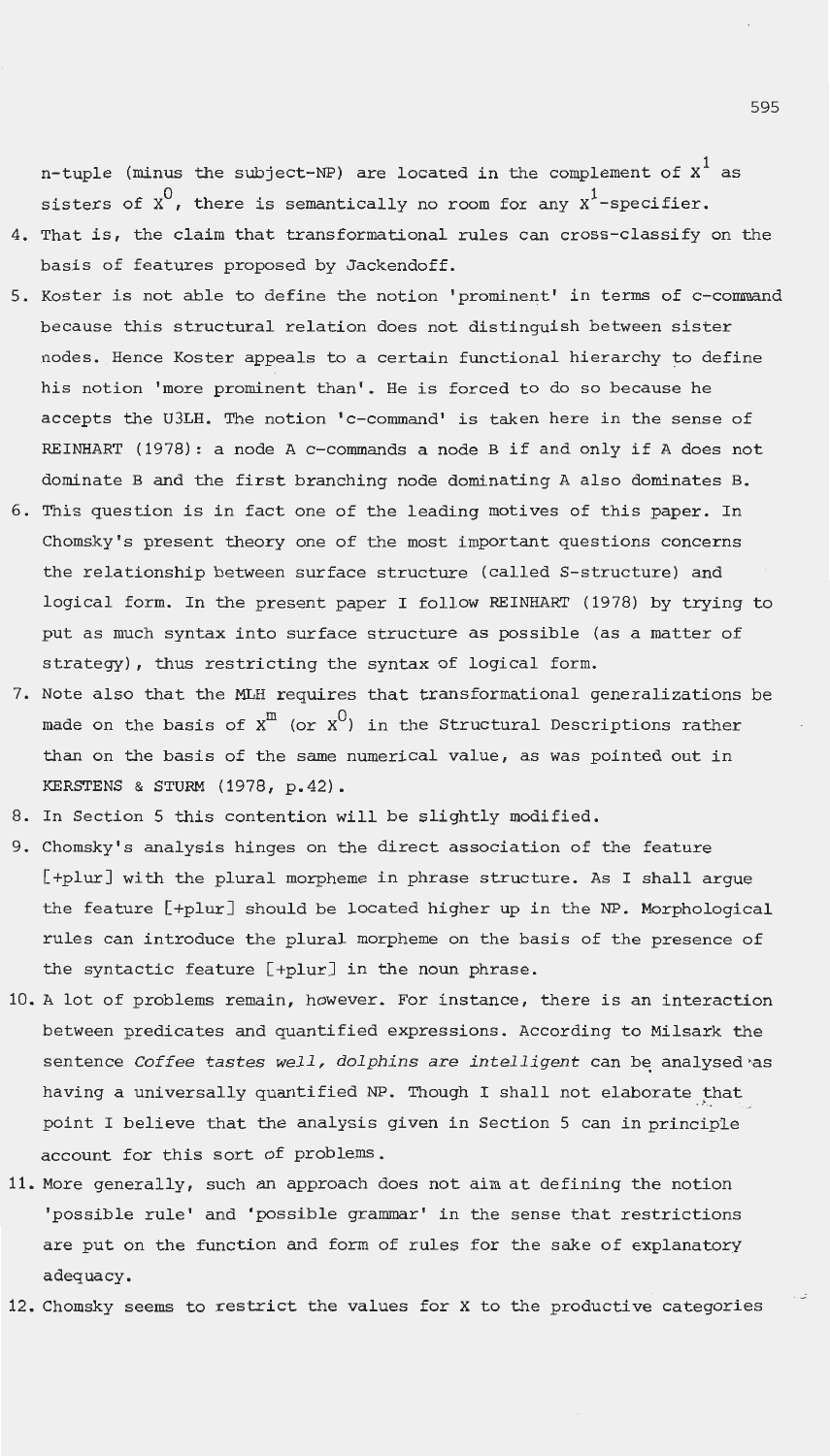N, v and A. the present argument shades this picture somewhat in the sense that it also allows of heads of a phrase structural configuration on the basis of structural parallelism with N-, A-, or V-projections.

- 13 . At the colloquium I explored the line of analysing *three children* as  $\begin{bmatrix} 1 & \text{three} \\ \text{N}^1 & \text{DET} \end{bmatrix}$  child -en]]. In the present version the representation in (38b) seems appropriate. One needs the DET  $\emptyset$  anyhow to account for indefinite phrases such as *I saw nice children .* See footnote 16 .
- 14. PLUR is represented here as a categorial label. However, it can be taken as a feature as well. It belongs to the category of specified grammatical formatives.
- 15 . Recall that Jackendoff used precisely these phrases to argue that numerals must be taken as nouns. The combination of *weeks* and *two* in *a beautiful two weeks* is an example of what one might call unit-counting. My impression is that in this case the numeral is dominated by  $N^U$ , where  $N^0$  is  $x - \textit{week}$ , where  $x$  is an open place for numerals.
- <sup>16</sup> . I mention some problems here . Firstly, I do not know how the present analysis can be related to Hausser's distinction between Presupposing and Assertive Quantifiers (HAUSSER 1976). Secondly, the effect of removing *few, many ,* etc . from (22) would be that *\*all few children* cannot be accounted for any longer. The most obvious way out is to follow the line I took at the colloquium by distinguishing into *few/three* as DET and *few/three* as adjectives (in the modified sense of (41) (cf. KLEIN to appear) . In that case the English *all* in *\*all few children* would modify the DET *few* which is not allowed just as it is not allowed to modify *the* by *nearly .* In Dutch we do not find *al veel kinderen* or *al vele kinderen* as noun phrases, with *al* as a modifier . As said in the text I think that set-introduction, cardinality and quantification are essentially a matter of DET. The general idea is that DET should contain slots where material can be inserted from below by the combinatorial mechanism shown in (42) and (44) . I leave this matter open for future research. Note that the problems mentioned here do not affect the " . >\_, '.. \_ \_.:: main thesis of this paper at all. My purpose was not to solve all descriptive problems that arise with respect to the specifier structure of NP; I wanted to show that a certain approach can lead to fruitful insights. In fact, the basic idea is that by semantic analysis certain things can be said about the syntax of NP's that otherwise would remain at the level of a good guess.

Note finally that the present analysis seems to clarify the notion of  $\hat{f}$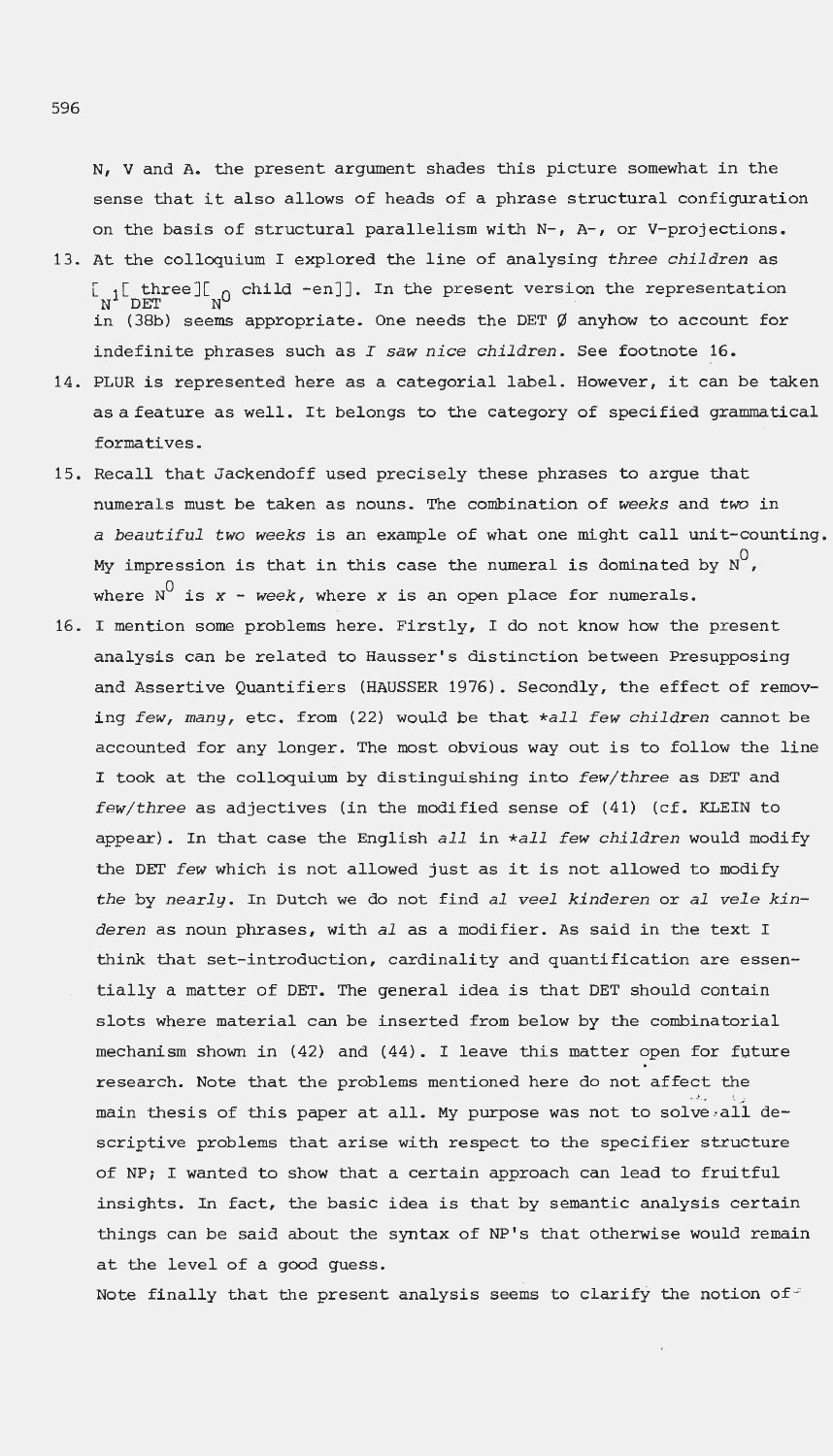'unspecified quantity of X' as used in VERKUYL (1976) .

17. I do not exclude the possibility of having to do here with an epiphenomenon from the linguistic point of view. On the other hand, recent analyses of quantification in sentences all locate the properties 'distributional' and 'collective' in the NP itself. I doubt very much if that is correct.

#### REFERENCES

- BACH, E., 1979, 'Control in Montague grammar', *Linguistic Inquiry* 10, 515-531.
- BARTSCH, R., 1973, 'The semantics and syntax of number and numbers', in : J.P. Kimball (ed.) , *Syntax and Semantics,* Vol. 2, New York , 1973, pp . 51-93 .
- BARTSCH, R. & T. VENNEMANN , 1972, *Semantic structures,* Frankfurt.
- BENNETT, M.R., 1975, *Some extensions of a Montague fragment of English ,*  IULC.
- CHOMSKY, N., 1970, 'Remarks on nominalization', in: R.A. Jacobs & P.S. Rosenbaum (eds), *Readings in English transformational grammar,*  Waltham (Mass.), 1970, pp.184-221.
- CHOMSKY , N. , 1977 , *Essays on form and interpretation ,* New York .
- CLARK, H. H. & E.V. CLARK, 1977, *Ps ychology and language,* New York, etc.
- COOPER, R. & T. PARSONS , 1976, 'Mon tague grammar, generative semantics and interpretive semantics', in: B.H. Partee (ed.), Montague grammar, New York, etc., 1976, pp. 312-362.

CULICOVER, P.W. , 1976, *Syntax ,* New York.

DAHL, O., 1977, 'Operational grammars', in: O. Dahl (ed.), *Logic, pragmatics,* and grammar, Lund, 1977, pp.71-116.

GROOT, A. W. DE, 1949, *Structurele s yntaxis,* Den Haag.

GUERON, J., 1976, 'Interpretation of PP complements: a semantic filter for PP e xtraposition', in: H.C . van Riemsdijk (ed . ) , *Green ideas blown up . Papers from the Amsterdam colloquium on trace theory,*  University of Amsterdam, 1976, pp.44-68.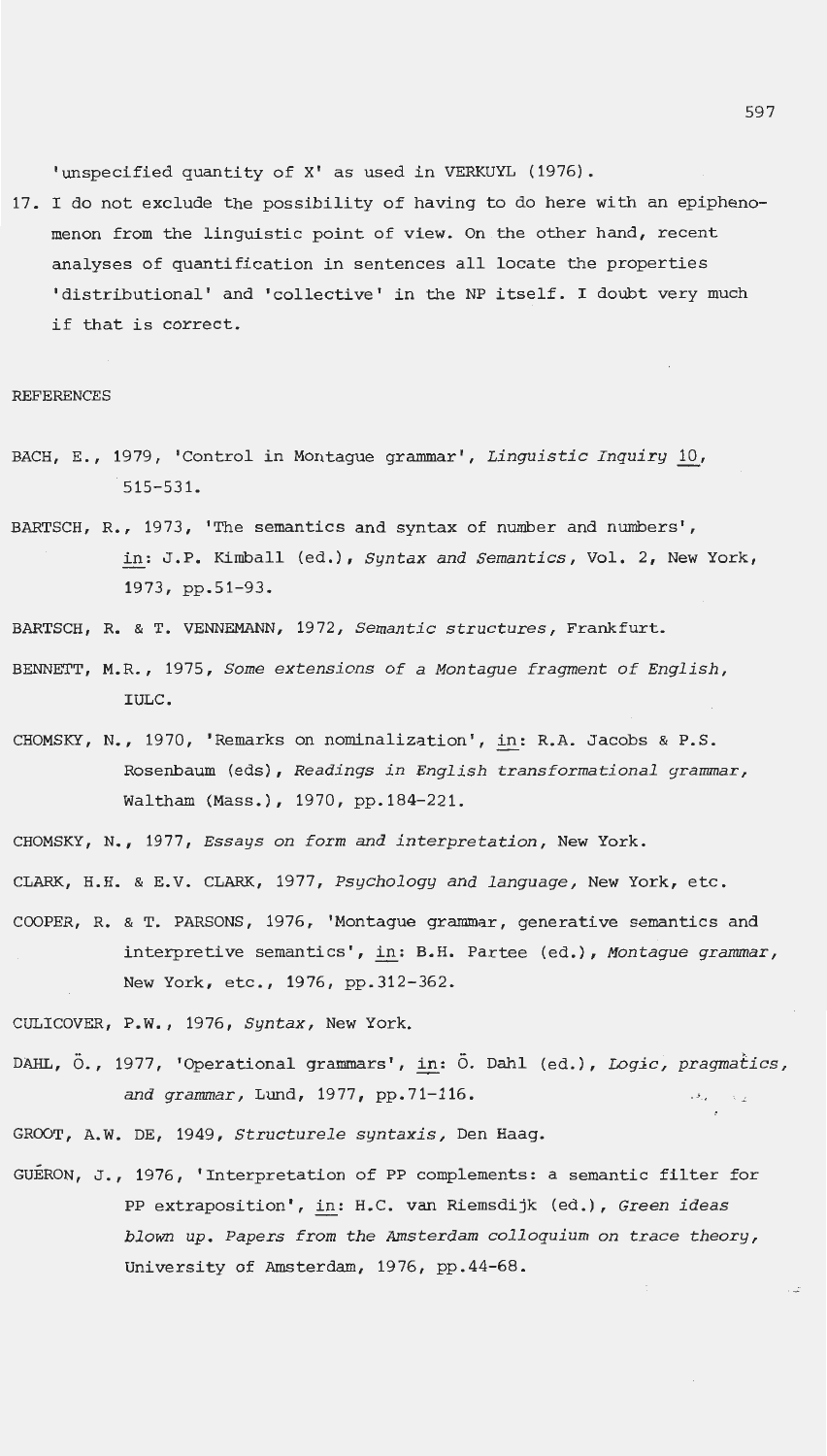- HALITSKY, D., 1975, 'Left branch S's and NP's in English: a bar notation analysis', *Linguistic Analysis l\_,* 279-296.
- HAUSSER, R.R., 1976, 'Scope ambiguity and scope restriction in Montague grammar', in: J. Groenendijk & M. Stokhof (eds), *Proceedings of the Amsterdam colloquium on Montague grammar and related topics,* Amsterdam Papers in formal grammar, vol. 1, Amsterdam, 1976, pp.95-131.
- HORNSTEIN, N., 1977, 'S and X' convention', *Linguistic Analysis* 3, 137-176.
- JACKENDOFF, R.S., 1976, 'Toward an explanatory semantic representation', *Linguistic Inquiry 7\_,* 89-150.
- JACKENDOFF, R.S. , 1977, *X-Syntax: A study of phrase structure,* Cambridge (Mass . ).
- KAMP, J.A.W., 1975, 'Two theories about adjectives', in: E. Keenan (ed.), *Formal semantics of natural languages ,* Cambridge, etc., 1975 , pp.123-155.
- KEAN , M.L., 1978, *Some features of features ; Remarks on motivating features of syntactic categories,* GLOW-paper .
- KLEIN, E. , to appear, *Determiners and the category* Q.
- KOSTER, J., 1978, *Locality principles in syntax*, Dordrecht.
- KRAAK, A. & W.G. KLOOSTER, 1968, *Syntaxis,* Culemborg/Keulen.
- LIGHTFOOT , D.W., 1979, *Principles of diachronic symtax ,* Cambridge .
- LUBBE, H. F.A. VAN DER, 1965 , *Woordvolgorde in het Nederlands; een synchrone beschrijving,* Assen , 2nd impression .
- LYONS , J. , 1968, *Introduction to theoretical linguistics,* Cambridge.
- McCAWLEY, J.D., 1968, 'Concerning the base component of a transformational grammar', *Foundations of Language* 4, 243-269.
- MILSARK, G.L., 1977, 'Toward an explanation of certain peculiarities of the existential construction in English', *Linguistic Analysis* 3,  $1 - 29$ .
- MONTAGUE, R.H., 1974 , *Formal philosophy ; selected papers of Richard Montague,*  New Haven ..